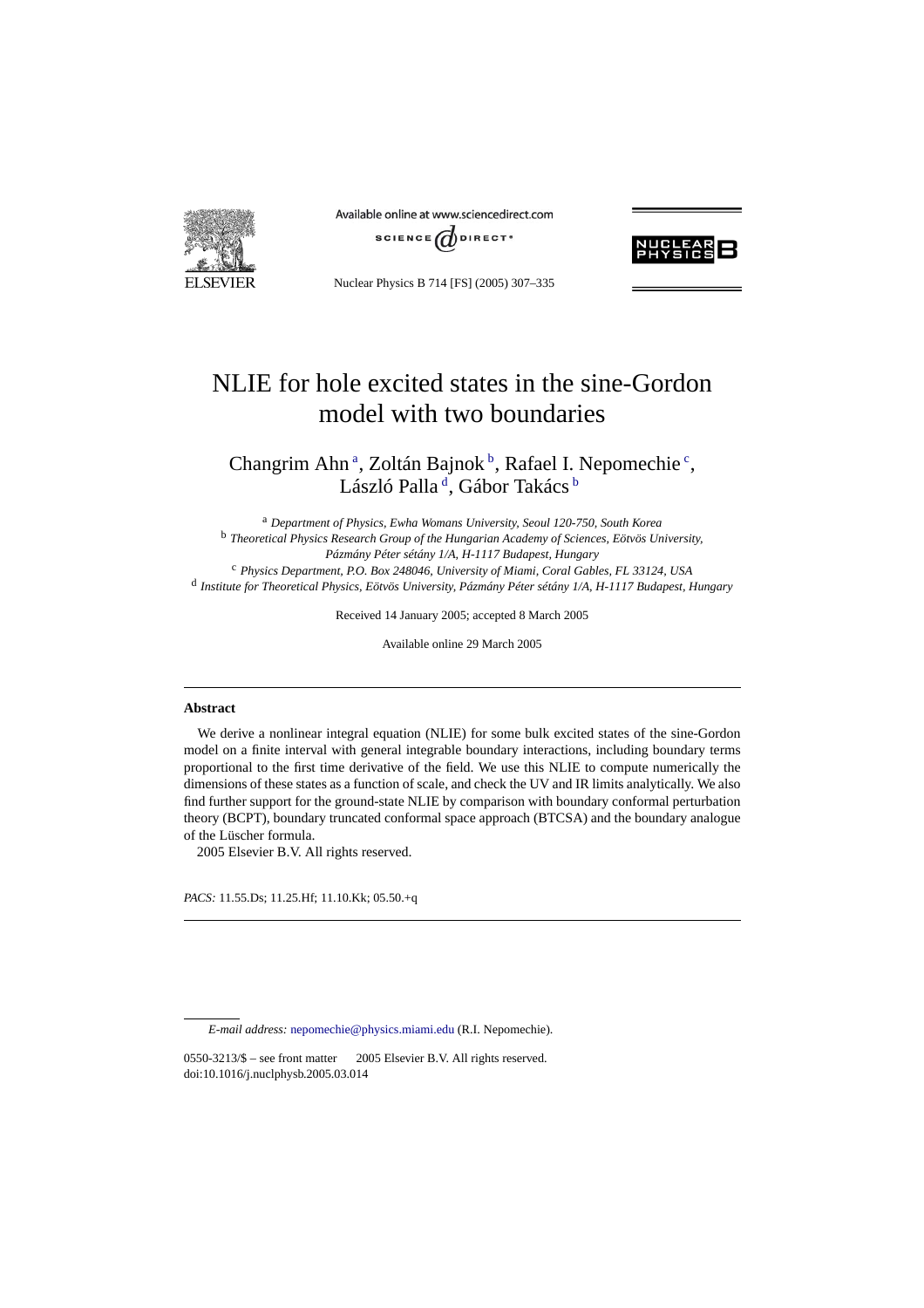## **1. Introduction**

The nonlinear integral equation (NLIE) approach [\[1,2\]](#page-27-0) is a powerful tool for studying finite-size effects in the sine-Gordon model with both periodic [\[2–6\]](#page-27-0) and Dirichlet [\[7,8\]](#page-28-0) boundary conditions. A NLIE has recently been proposed [\[9\]](#page-28-0) for the ground state of the sine-Gordon model on a finite interval with more general integrable boundary conditions [\[10,11\],](#page-28-0) including new boundary terms proportional to the first time derivative of the field (*∂yϕ*). We propose here a NLIE for some bulk excited states of this model, using which we numerically compute the dimensions of these states as a function of scale (the product of the length of the interval and the soliton mass) from ultraviolet (UV) to infrared (IR). We perform checks of the UV and IR limits analytically. Other approaches to studying this model (although without the  $\partial_y\varphi$  boundary terms) have been considered in [\[12–15\].](#page-28-0)

Our NLIE is based on the Bethe ansatz solution [\[16–18\]](#page-28-0) of the XXZ model with general (both diagonal and nondiagonal) boundary terms [\[19\].](#page-28-0) A significant limitation of this solution is that the boundary parameters are not all independent, as they must satisfy a linear constraint relating the left and right boundary parameters. (Such a constraint does not arise in the case of diagonal boundary terms [\[20–22\].](#page-28-0)) Consequently, our NLIE is applicable only when the boundary parameters of the sine-Gordon model (including the coefficients of the *∂yϕ* boundary terms) obey a corresponding constraint.

Three different sets of boundary parameters are introduced in the course of this paper: the UV parameters  $(\mu_{\pm}, \varphi_0^{\pm}, \kappa_{\pm})$  appearing in the boundary sine-Gordon action; the IR parameters  $(\eta_{\pm}, \vartheta_{\pm}, \gamma_{\pm})$  appearing in the sine-Gordon boundary *S* matrix; and the lattice parameters  $(a_+, b_+, c_+)$  appearing in the XXZ spin-chain Hamiltonian. The relations between the continuum parameters  $(\mu_{\pm}, \varphi_0^{\pm})$  and  $(\eta_{\pm}, \vartheta_{\pm})$  are known [\[12,23\].](#page-28-0) An important challenge in our Bethe-ansatz-based approach is to have the correct relations between the lattice and continuum boundary parameters. Such relations were proposed in [\[9\].](#page-28-0) The consistency of the results presented here for the UV and IR limits of excited states provides further support for those relations.

The outline of this article is as follows. In Section [2](#page-2-0) we collect some results about the sine-Gordon model on a finite interval which we use later to compare with the NLIE results. In particular, we clarify various aspects of the  $\partial_y \varphi$  boundary terms: the periodicity of the coefficients  $\kappa_{+}$  [\(2.11\),](#page-3-0) and the dependence of the UV conformal dimensions [\(2.29\)](#page-6-0) and of the boundary *S* matrices [\(2.35\)](#page-7-0) on these parameters. In Section [3](#page-8-0) we review the construction of the counting function for the corresponding light-cone lattice model [\[9\],](#page-28-0) and the corresponding expression for the Casimir energy [\(4.11\).](#page-13-0) Moreover, we derive the lattice counting equation [\(3.14\),](#page-11-0) which is valid also for the homogeneous  $(A = 0)$  open XXZ spin chain. In Section [4](#page-11-0) we present the continuum NLIE [\(4.2\)](#page-11-0) which follows from the lattice counting function. For simplicity, we restrict our attention to source contributions from holes and special roots. We also note the relations  $(4.12)$ ,  $(4.13)$  between the lattice and continuum boundary parameters, and the constraints [\(4.14\),](#page-13-0) [\(4.15\)](#page-13-0) that these parameters must obey. In Section [4.1](#page-14-0) we analyze the UV limit. We give the NLIE result for the UV conformal dimensions of states with arbitrary numbers of holes and special roots [\(4.20\),](#page-14-0) and show that it can be consistent with the CFT result [\(2.29\)](#page-6-0) for appropriate values of the boundary parameters. In Section [4.2](#page-15-0) we analyze the IR limit. In particular, we verify that the IR limit of the NLIE for a one-hole state is equivalent to the Yang equation for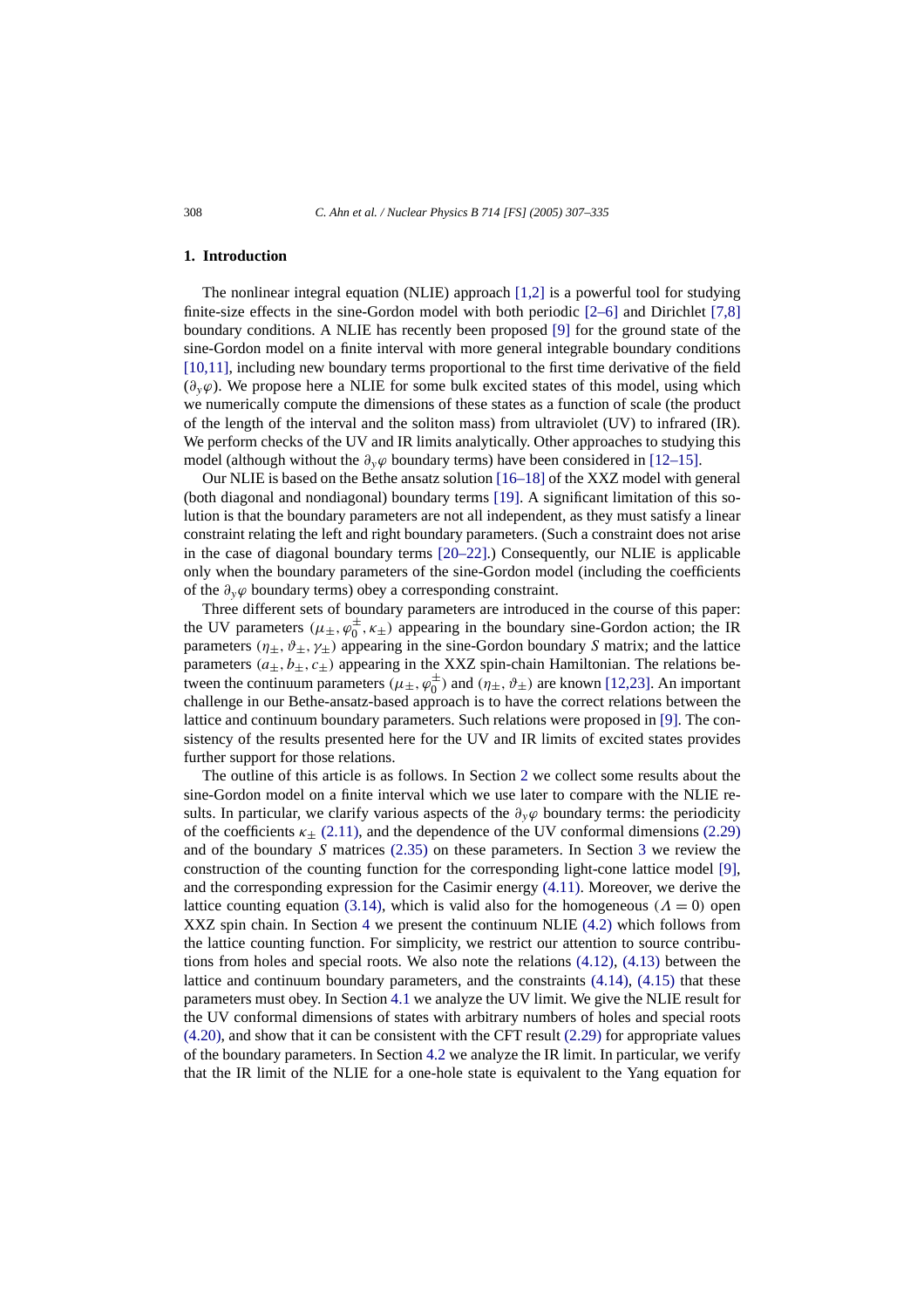<span id="page-2-0"></span>a particle on an interval. A noteworthy feature of this computation is that the boundary *S* matrices [\[11\]](#page-28-0) which enter the Yang equation are not diagonal. Our numerical results, including comparisons with boundary conformal perturbation theory (BCPT), boundary truncated conformal space approach (BTCSA) [\[24,25\]](#page-28-0) and the boundary Lüscher formula [\[26,27\],](#page-28-0) are presented in Section [5.](#page-18-0) Section [6](#page-21-0) contains a brief summary and a list of some remaining problems. In [Appendix A](#page-23-0) we present a discussion of BCPT and BTCSA.

# **2. The sine-Gordon model on a finite interval**

In this section, we collect some results about the sine-Gordon model on a finite interval which will be needed later for making comparisons with NLIE results. In particular, we clarify various aspects of the  $\partial_y \varphi$  boundary terms: the periodicity of the coefficients  $\kappa_{\pm}$ , the dependence of the UV conformal dimensions on these parameters, and the dependence of the boundary *S* matrices on these parameters.

# *2.1. Action*

Following [\[9\],](#page-28-0) we consider the sine-Gordon quantum field theory on the finite "spatial" interval  $x \in [x_-, x_+]$ , with Euclidean action

$$
\mathcal{A}_E = \int_{-\infty}^{\infty} dy \int_{x_-}^{x_+} dx \, A(\varphi, \partial_\mu \varphi) + \int_{-\infty}^{\infty} dy \left[ B_-(\varphi, \partial_y \varphi)|_{x=x_-} + B_+(\varphi, \partial_y \varphi)|_{x=x_+} \right],\tag{2.1}
$$

where the bulk terms are given by

$$
A(\varphi, \partial_{\mu}\varphi) = \frac{1}{2}(\partial_{\mu}\varphi)^{2} - \mu_{\text{bulk}}\cos(\beta\varphi),
$$
\n(2.2)

and the boundary terms are given by<sup>1</sup>

$$
B_{\pm}(\varphi, \partial_y \varphi) = -\mu_{\pm} \cos\left(\frac{\beta}{2}(\varphi - \varphi_0^{\pm})\right) \pm i\kappa_{\pm} \partial_y \varphi.
$$
 (2.3)

As noted in [\[9\],](#page-28-0) this action is similar to the one considered by Ghoshal and Zamolodchikov [\[11\],](#page-28-0) except that now there are two boundaries instead of one, and the boundary action (2.3) contains an additional term depending on the "time" derivative of the field. In the one-boundary case, such a term can be eliminated by adding to the bulk action (2.2) a term proportional to  $\partial_x \partial_y \varphi$ , which has no effect on the classical equations of motion. However, in the two-boundary case, one can eliminate in this way only one of the two  $\kappa_{+}$  parameters (say,  $\kappa_+$ ), which results in a shift of the other ( $\kappa_- \mapsto \kappa_- - \kappa_+$ ).

The  $\kappa_+$  parameters are real. The factor of *i* in the  $\partial_y \varphi$  terms in (2.3) (which was missed in [\[9\]\)](#page-28-0) is introduced by the Wick rotation from Minkowski to Euclidean space. Indeed, the

<sup>&</sup>lt;sup>1</sup> While in [\[9\]](#page-28-0) the coefficients of  $\partial_y \varphi$  are expressed in terms of the parameters  $\gamma_{\pm}$  in the boundary *S* matrices [\(2.32\),](#page-6-0) here we instead denote these coefficients by new parameters  $\kappa_{\pm}$ .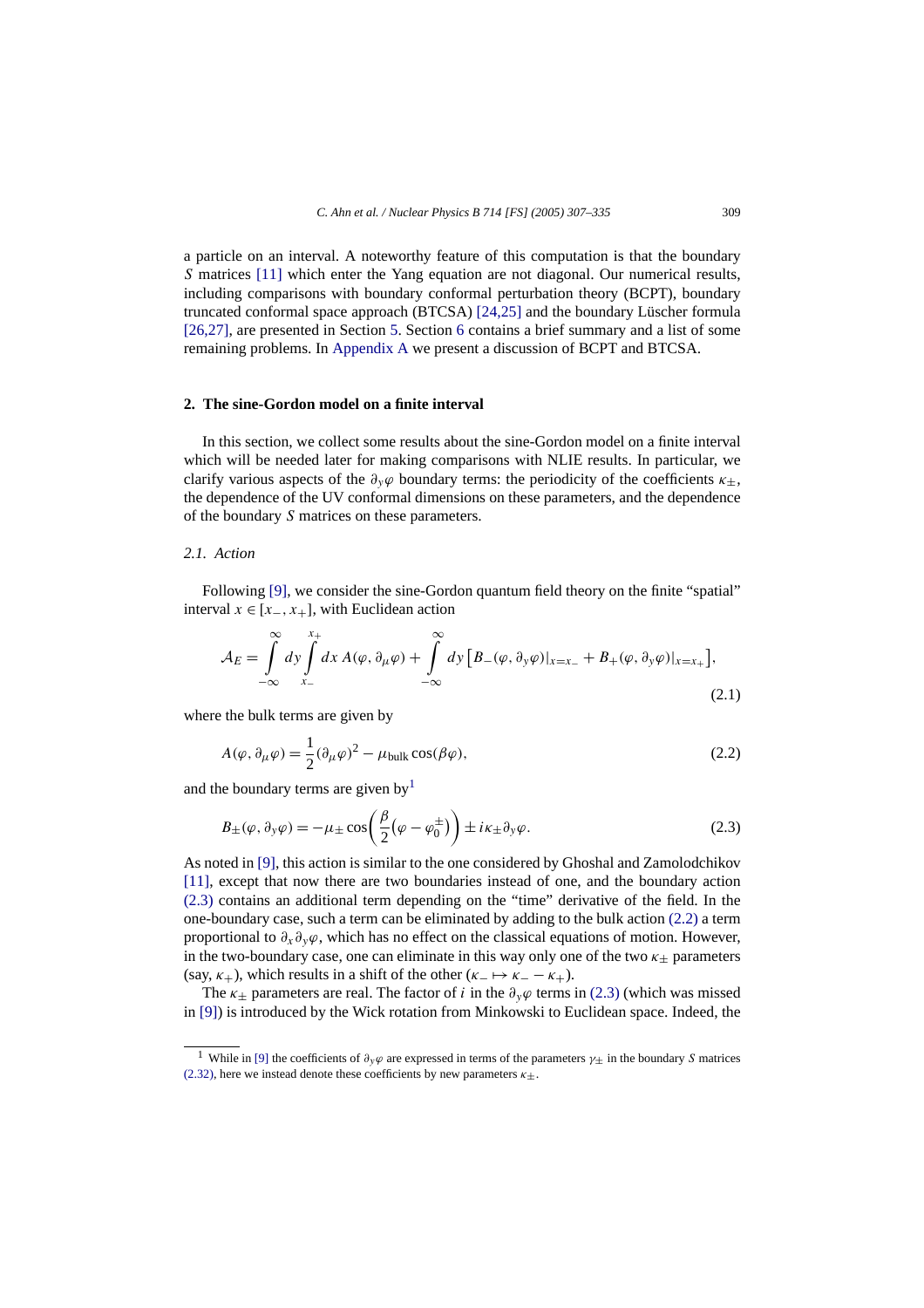Minkowski-space action is given by  $A_M = \int_{-\infty}^{\infty} dt L_M$ , with

$$
L_M = \int_{x_-}^{x_+} dx \frac{1}{2} \left( (\partial_t \varphi)^2 - (\partial_x \varphi)^2 \right) - \kappa_+ \partial_t \varphi(x_+) + \kappa_- \partial_t \varphi(x_-) + \cdots,
$$
 (2.4)

where the ellipsis ( $\cdots$ ) represents the mass terms (proportional to  $\mu_{\text{bulk}}$  or  $\mu_{+}$ ) which we have suppressed for brevity. With  $\varphi$  and  $\kappa_{+}$  real, the Minkowski-space action is real, as is necessary. Rotating to Euclidean space  $t = -iy$ ,  $\partial_t \varphi = i \partial_y \varphi$ , we see that

$$
L_M = -\left\{ \int_{x_-}^{x_+} dx \frac{1}{2} \left( (\partial_y \varphi)^2 + (\partial_x \varphi)^2 \right) + i\kappa_+ \partial_y \varphi(x_+) - i\kappa_- \partial_y \varphi(x_-) + \cdots \right\}
$$
  
=  $-L_E.$  (2.5)

Hence,  $A_M = \int_{-\infty}^{\infty} (-i \, dy)(-L_E) = iA_E$ , with the Euclidean action  $A_E = \int_{-\infty}^{\infty} dy L_E$ given by Eqs. [\(2.1\)–\(2.3\).](#page-2-0) As usual,  $e^{i\mathcal{A}_M} = e^{-\mathcal{A}_E}$ .

An important observation is that the  $\kappa_{+}$  parameters are periodic, with periodicity  $\beta/2$ . Indeed, first observe that the action  $(2.1)$ – $(2.3)$  has the periodicity<sup>2</sup>

$$
\varphi(x, y) \mapsto \varphi(x, y) + \frac{4\pi}{\beta}.
$$
\n(2.6)

The contribution from the  $\partial_y \varphi$  boundary terms to  $e^{-A_E}$  in the Euclidean path integral <sup>D</sup>*ϕe*−A*<sup>E</sup>* is evidently given by

$$
e^{-i(\kappa_+ \Delta \varphi(x_+) - \kappa_- \Delta \varphi(x_-))},\tag{2.7}
$$

where

$$
\Delta \varphi(x) \equiv \int_{-\infty}^{\infty} dy \, \partial_y \varphi(x, y) = \varphi(x, y = \infty) - \varphi(x, y = -\infty). \tag{2.8}
$$

Let us compactify the *y* axis to a circle, so that  $y = -\infty$  and  $y = \infty$  correspond to the same point. It follows that the sine-Gordon field on the boundary at  $y = -\infty$  must be identified with that at  $y = \infty$ , up to the periodicity (2.6). Hence,

$$
\Delta \varphi(x_{\pm}) = \frac{4\pi}{\beta} n_{\pm},\tag{2.9}
$$

where *n* $\pm$  are integers. It follows that the contribution (2.7) to  $e^{-A_E}$  becomes

$$
e^{-\frac{4\pi i}{\beta}(\kappa + n + -\kappa - n)}\tag{2.10}
$$

which has the periodicity

$$
\kappa_{\pm} \mapsto \kappa_{\pm} + \frac{\beta}{2}.\tag{2.11}
$$

<span id="page-3-0"></span>

<sup>&</sup>lt;sup>2</sup> Although the bulk terms [\(2.2\)](#page-2-0) have the periodicity  $\varphi(x, y) \mapsto \varphi(x, y) + \frac{2\pi}{\beta}$ , the boundary terms [\(2.3\)](#page-2-0) have only the reduced periodicity (2.6).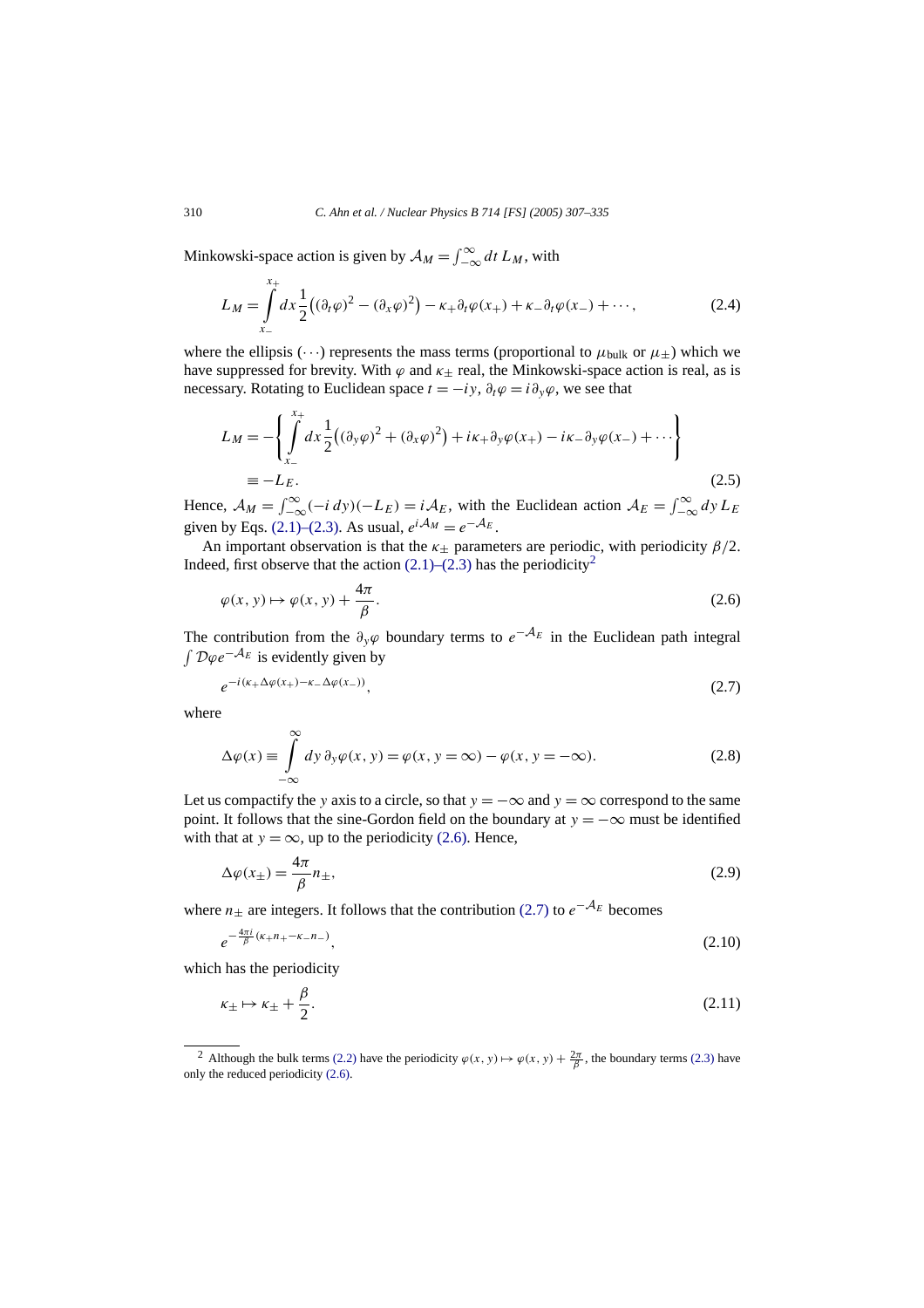<span id="page-4-0"></span>We recall here that it is useful to introduce the parameters *λ* and *ν* which are related to the bulk coupling constant *β*,

$$
\lambda = \frac{8\pi}{\beta^2} - 1 = \frac{1}{\nu - 1}.\tag{2.12}
$$

Hence, the attractive ( $0 < \beta^2 < 4\pi$ ) and repulsive ( $4\pi < \beta^2 < 8\pi$ ) regimes correspond to the ranges  $1 < v < 2$  and  $v > 2$ , respectively.

# *2.2. Ultraviolet limit*

The sine-Gordon model  $(2.1)$ – $(2.3)$  can be regarded as a perturbed  $c = 1$  boundary conformal field theory (CFT). In the ultraviolet limit  $\mu_{\text{bulk}}$ ,  $\mu_{\pm} \rightarrow 0$ , the Minkowski-space Lagrangian is given by (see  $(2.4)$ )

$$
L_M = \int_{x_-}^{x_+} dx \frac{1}{2} \left( (\partial_t \varphi)^2 - (\partial_x \varphi)^2 \right) - \kappa_+ \partial_t \varphi(x_+) + \kappa_- \partial_t \varphi(x_-). \tag{2.13}
$$

It follows from the variational principle that  $\varphi(x, t)$  obeys the massless free field equation and Neumann boundary conditions,

$$
\left(\partial_t^2 - \partial_x^2\right)\varphi(x,t) = 0, \qquad \partial_x\varphi(x,t)|_{x=x_\pm} = 0. \tag{2.14}
$$

Although the  $\partial_t \varphi$  boundary terms do not affect the central charge (they are "marginal" perturbations), they modify the expression for the conformal dimension, which we now proceed to compute by canonical quantization.

The canonical momentum  $\Pi$  conjugate to  $\varphi$  is given by

$$
\Pi = \frac{\delta \mathcal{L}}{\delta(\partial_t \varphi)} = \partial_t \varphi - \kappa_+ \delta(x - x_+) + \kappa_- \delta(x - x_-),\tag{2.15}
$$

where  $\mathcal L$  is the Lagrange density whose spatial integral is the Lagrangian (2.13). We expand *ϕ* in terms of modes,

$$
\varphi(x,t) = \varphi_0 + \pi_0 \frac{t}{L} + \frac{i}{\sqrt{\pi}} \sum_{n \neq 0} \frac{1}{n} \alpha_n \cos(\pi n (x - x_-)/L) e^{-i\pi n t/L},
$$
\n(2.16)

where  $L = x_+ - x_-$ . One can verify that this expression satisfies the equations of motion (2.14). The mode expansion for  $\Pi$  is obtained by substituting (2.16) into (2.15). Note that the momentum zero mode  $\Pi_0$  is given by

$$
\Pi_0 = \int_{x_-}^{x_+} dx \, \Pi(x, t) = \pi_0 - \kappa_+ + \kappa_-.
$$
\n(2.17)

The canonical equal-time commutation relations

$$
[\Pi(x,t), \varphi(x',t)] = -i\delta(x-x'),[\Pi(x,t), \Pi(x',t)] = [\varphi(x,t), \varphi(x',t)] = 0,
$$
\n(2.18)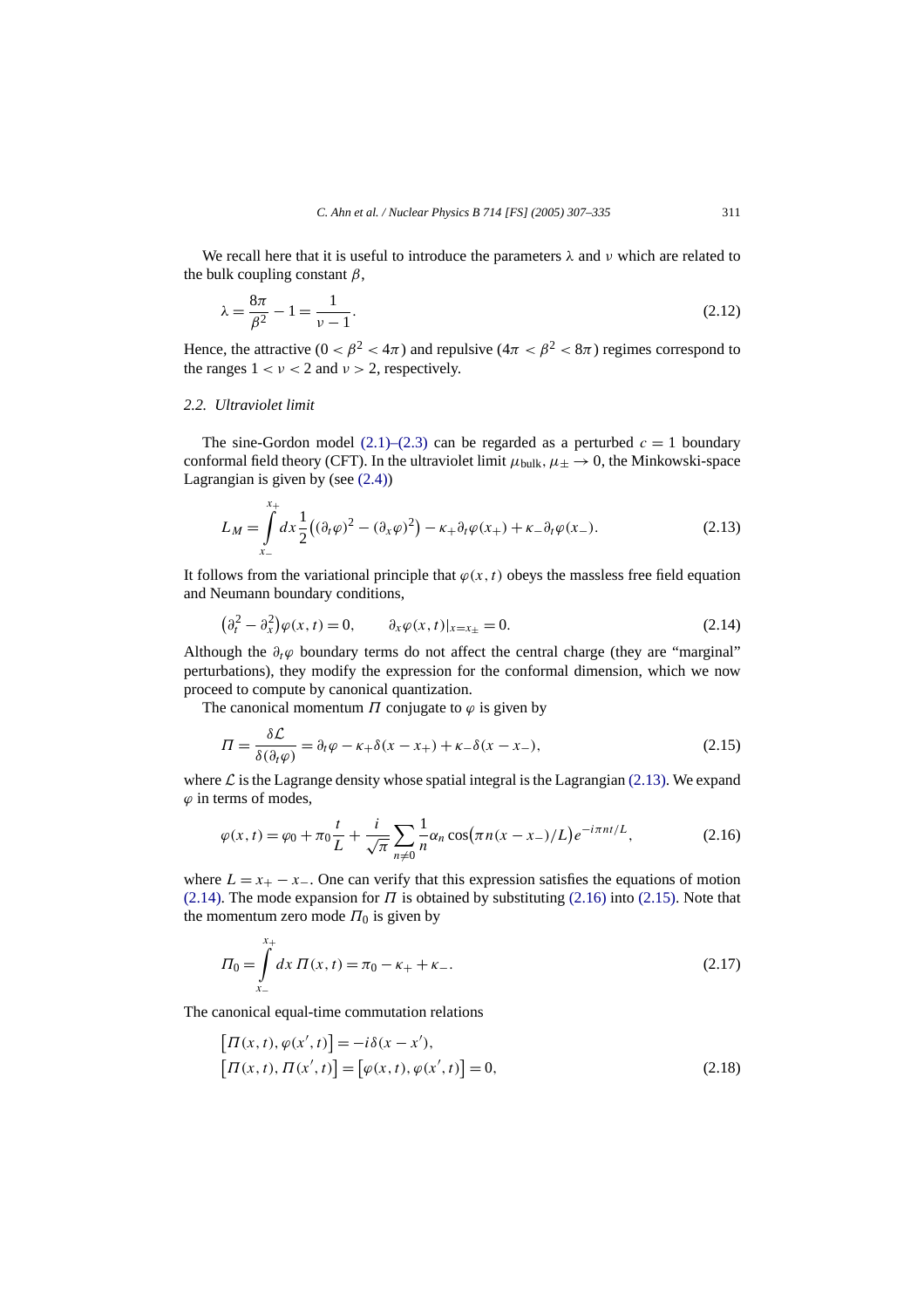imply that  $[\alpha_n, \alpha_m] = n\delta_{n+m,0}$  and

$$
[\Pi_0, \varphi_0] = -i. \tag{2.19}
$$

The Hamiltonian is given by

$$
H = \int_{x_{-}}^{x_{+}} dx \, \mathcal{H}, \quad \mathcal{H} = \Pi \partial_{t} \varphi - \mathcal{L}.
$$
 (2.20)

Substituting the mode expansions, we obtain

$$
H = \frac{1}{2L}\pi_0^2 + \text{modes},\tag{2.21}
$$

where "modes" represents the contribution of the oscillators  $\alpha_n$ . The wave functional of the zero mode is a plane wave,

$$
\Psi(\varphi_0) = e^{i\varPi_0\varphi_0}.\tag{2.22}
$$

Let us now compactify the boson on a circle with radius  $r$ , which means that the theory is invariant under

$$
\varphi(x,t) \mapsto \varphi(x,t) + 2\pi r,\tag{2.23}
$$

or equivalently,  $\varphi_0 \mapsto \varphi_0 + 2\pi r$ . Imposing this condition on the wave functional  $\Psi(\varphi_0) =$  $\Psi(\varphi_0 + 2\pi r)$  implies the quantization of the momentum zero mode,

$$
\Pi_0 = \frac{n}{r},\tag{2.24}
$$

where *n* is an integer. In view of  $(2.17)$ ,  $(2.21)$  and  $(2.24)$ , the zero-mode contribution to the energy is

$$
E_{0,n} = \frac{1}{2L} \left( \frac{n}{r} + \kappa_+ - \kappa_- \right)^2.
$$
 (2.25)

Comparing this result with the CFT result

$$
E_{0,n} = -\frac{\pi}{24L}(c_{\text{eff}} - 1) = \frac{\pi}{L}\Delta_n
$$
\n(2.26)

leads to the following expression for the conformal dimension

$$
\Delta_n = \frac{1}{2\pi} \left( \frac{n}{r} + \kappa_+ - \kappa_- \right)^2.
$$
\n(2.27)

For the boundary sine-Gordon model and its UV limit, the compactification radius must be

$$
r = \frac{2}{\beta},\tag{2.28}
$$

corresponding to the periodicity [\(2.6\).](#page-3-0) We conclude that  $\Delta_n$  is given by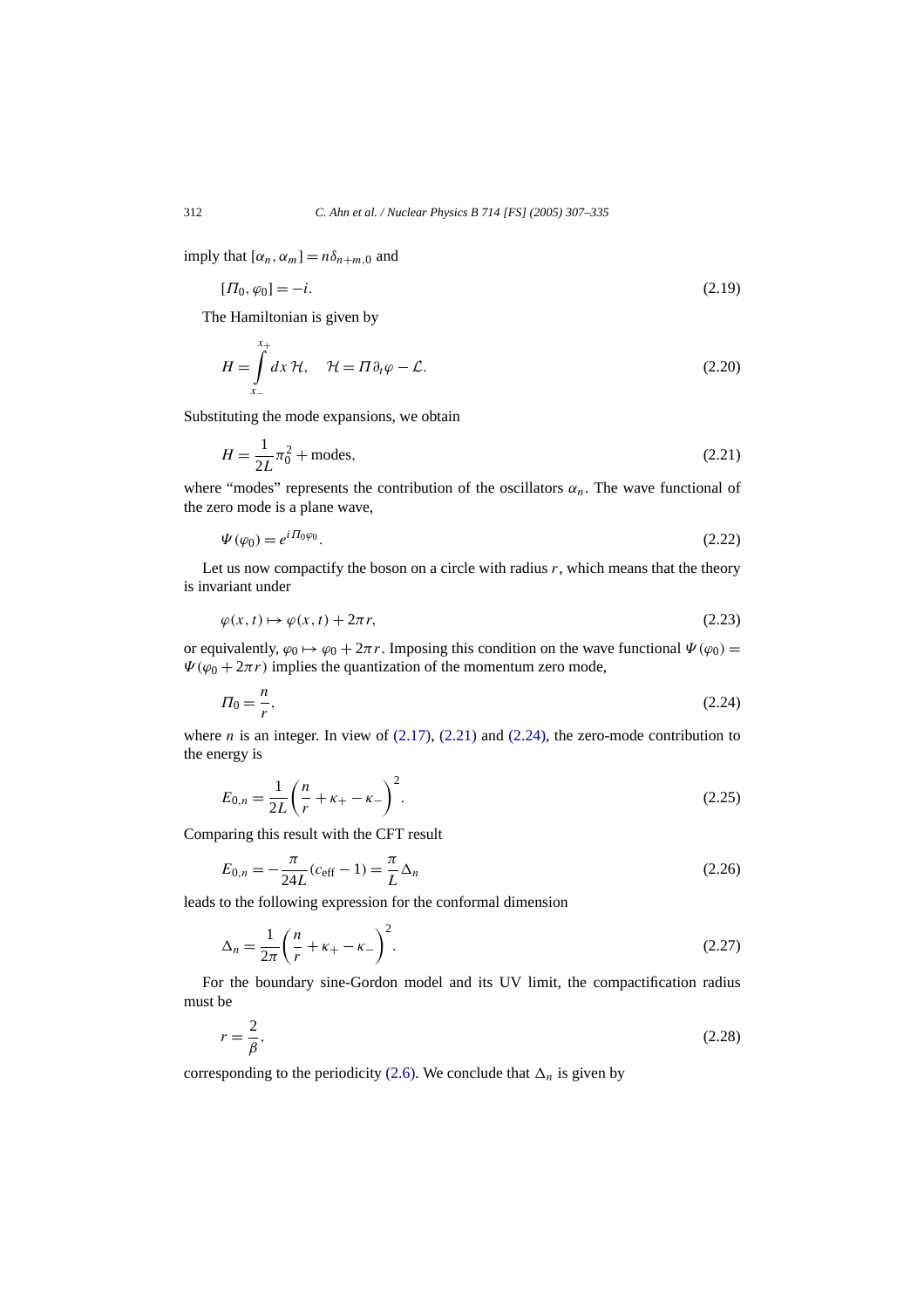<span id="page-6-0"></span>
$$
\Delta_n = \frac{1}{2\pi} \left( \frac{n\beta}{2} + \kappa_+ - \kappa_- \right)^2
$$
  
= 
$$
\frac{1}{4\nu(\nu - 1)} \left[ 2n(\nu - 1) + \frac{4}{\beta} (\nu - 1)(\kappa_+ - \kappa_-) \right]^2.
$$
 (2.29)

This result is consistent with the  $\kappa_{+}$  periodicity [\(2.11\).](#page-3-0) Also, this result is "dual" to the corresponding result for a free massless boson with Dirichlet boundary conditions [\[28,29\].](#page-28-0)

# *2.3. Boundary S matrices*

Results from the theory on the half line [\[11\]](#page-28-0) imply that the right and boundary *S* matrices  $R(\theta; \eta_{\pm}, \vartheta_{\pm}, \gamma_{\pm})$  are given by

$$
R(\theta; \eta, \vartheta, \gamma) = r_0(\theta) r_1(\theta; \eta, \vartheta) M(\theta; \eta, \vartheta, \gamma), \qquad (2.30)
$$

where *M* has matrix elements

$$
M(\theta; \eta, \vartheta, \gamma) = \begin{pmatrix} m_{11} & m_{12} \\ m_{21} & m_{22} \end{pmatrix},
$$
\n(2.31)

where

$$
m_{11} = \cos \eta \cosh \vartheta \cosh(\lambda \theta) + i \sin \eta \sinh \vartheta \sinh(\lambda \theta),
$$
  
\n
$$
m_{22} = \cos \eta \cosh \vartheta \cosh(\lambda \theta) - i \sin \eta \sinh \vartheta \sinh(\lambda \theta),
$$
  
\n
$$
m_{12} = i e^{i\gamma} \sinh(\lambda \theta) \cosh(\lambda \theta),
$$
  
\n
$$
m_{21} = i e^{-i\gamma} \sinh(\lambda \theta) \cosh(\lambda \theta).
$$
\n(2.32)

Moreover, the scalar factors have the integral representations (see, e.g., [\[14\]\)](#page-28-0)

$$
r_0(\theta) = \exp\left\{ 2i \int_0^\infty \frac{d\omega}{\omega} \sin(2\theta \omega/\pi) \frac{\sinh((\nu - 2)\omega/2) \sinh(3\omega/2)}{\sinh((\nu - 1)\omega/2) \sinh(2\omega)} \right\},\,
$$
  

$$
r_1(\theta; \eta, \vartheta) = \frac{1}{\cos \eta \cosh \vartheta} \sigma(\eta, \theta) \sigma(i\vartheta, \theta),
$$
 (2.33)

where

$$
\sigma(x,\theta) = \exp\left\{2\int_{0}^{\infty} \frac{d\omega}{\omega} \sin\left((i\pi - \theta)\omega/(2\pi)\right) \sin(\theta\omega/(2\pi))\right\}
$$

$$
\times \frac{\cosh((\nu - 1)\omega x/\pi)}{\sinh((\nu - 1)\omega/2)\cosh(\omega/2)}\right\}.
$$
(2.34)

Note the presence of the factors  $e^{\pm i\gamma}$  in the off-diagonal matrix elements  $m_{12}$  and  $m_{21}$ , which are related to the presence of the  $\partial_y \varphi$  terms in the boundary action [\(2.3\),](#page-2-0) and which are absent in the case of a single boundary [\[11\].](#page-28-0) In [\[9\]](#page-28-0) an argument from [\[11\]](#page-28-0) was borrowed to determine the relation between the (real) parameters *γ*± in the boundary *S* matrix and the (real) parameters  $\kappa_{\pm}$  in the boundary action; namely (after correcting for the missing *i*),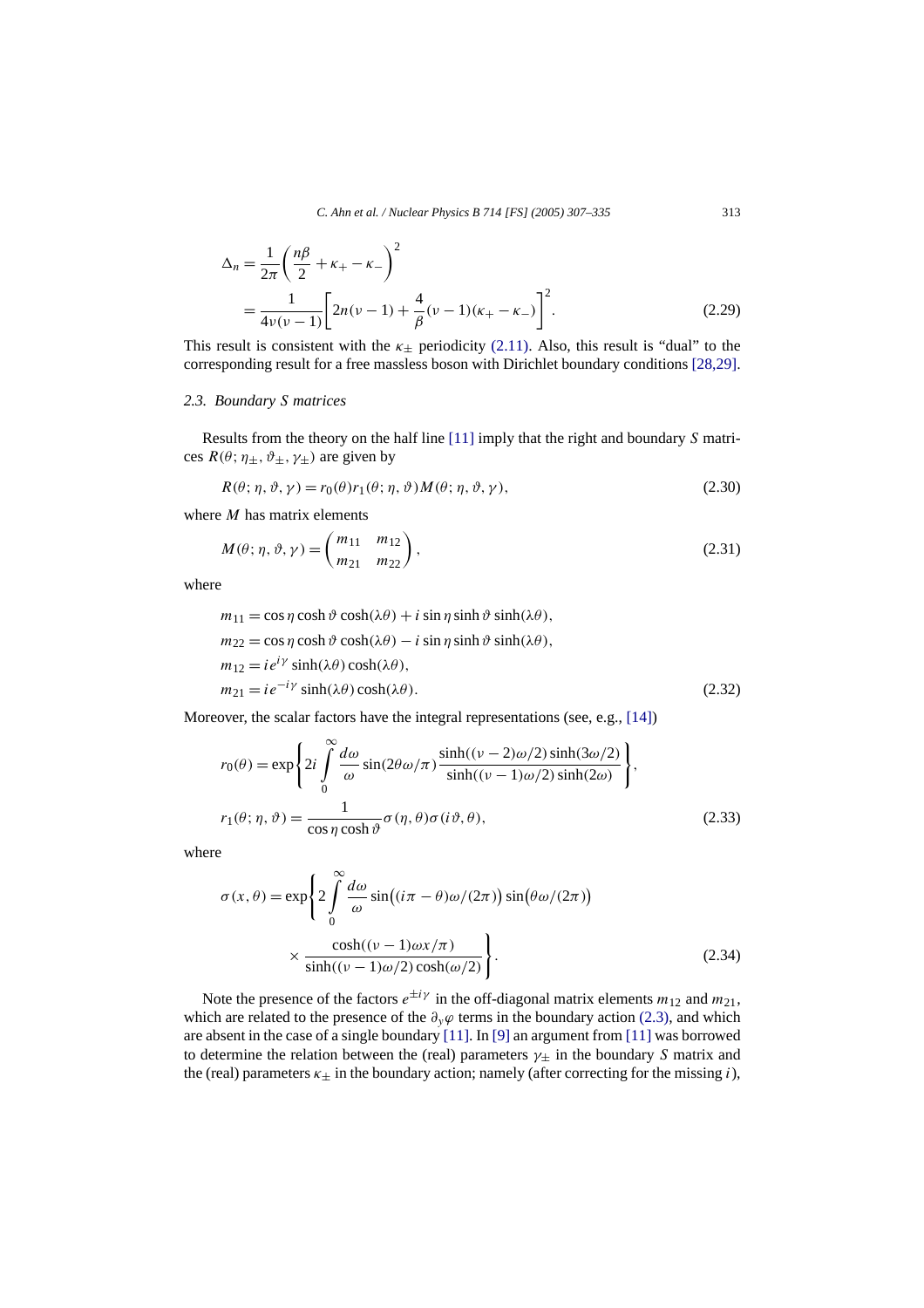<span id="page-7-0"></span> $\gamma_+ = \beta \kappa_+ / \pi$ . However, this relation seems to be incorrect, since it would imply that the factors  $e^{i\gamma_{\pm}}$  do not have the periodicity [\(2.11\).](#page-3-0) We propose here instead the relation<sup>3</sup>

$$
\gamma_{\pm} = \frac{4\pi}{\beta} \kappa_{\pm},\tag{2.35}
$$

which implies that the factors  $e^{i\gamma \pm}$  (and hence, the boundary *S* matrix) do have the expected periodicity [\(2.11\).](#page-3-0)

The relation (2.35) for the right boundary can be understood from elementary considerations. Indeed, for the theory on the half-line  $x<sub>-</sub> = -\infty$ ,  $x<sub>+</sub> = 0$ , the Minkowski-space Lagrangian [\(2.13\)](#page-4-0) can be written in the form

$$
L_M = L_M(\kappa_+ = 0) - \kappa_+ \partial_t \varphi(x = 0).
$$
\n(2.36)

The amplitude for a process can be expressed using a path integral of the form

$$
\int \mathcal{D}\varphi \exp\left(i \int_{-\infty}^{\infty} dt \, L_M\right) = e^{-i\kappa_+ \Delta \varphi} \int \mathcal{D}\varphi \exp\left(i \int_{-\infty}^{\infty} dt \, L_M(\kappa_+ = 0)\right),\tag{2.37}
$$

where now

$$
\Delta \varphi = \varphi(x = 0, t = \infty) - \varphi(x = 0, t = -\infty),\tag{2.38}
$$

with appropriate initial and final configurations of the field  $\varphi$  at  $t = \pm \infty$ . For definiteness, we can fix the asymptotic condition  $\varphi(x = -\infty) = 0$ . For a process involving a soliton reflecting back into a soliton, we have

$$
\varphi(x=0, t=\pm\infty) = \frac{2\pi}{\beta} \quad \Rightarrow \quad \Delta\varphi = 0. \tag{2.39}
$$

Hence, for such processes the amplitude is independent of  $\kappa_{+}$ ; and this is also true for the reflection of an antisoliton into an antisoliton. For a soliton reflecting into an antisoliton we have

$$
\varphi(x=0, t=\pm\infty)=\pm\frac{2\pi}{\beta} \quad \Rightarrow \quad \Delta\varphi=-\frac{4\pi}{\beta},\tag{2.40}
$$

which results in a phase factor

$$
\exp\left(i\frac{4\pi}{\beta}\kappa_{+}\right). \tag{2.41}
$$

For an antisoliton reflecting into a soliton the resulting phase factor is the inverse of the above. This leads to the relation (2.35) between the parameters in the Lagrangian and the reflection factor for the right boundary.

Similarly, for the left boundary, we consider the theory on the right half-line  $x_$  =  $0, x_{+} = \infty$ . The corresponding Lagrangian and path integral are given by (2.36) and (2.37) with  $\kappa_+ \mapsto -\kappa_-$ ; and we now fix  $\varphi(x = \infty) = 0$ . For a soliton reflecting into an antisoliton

<sup>3</sup> The two relations coincide at the free fermion point.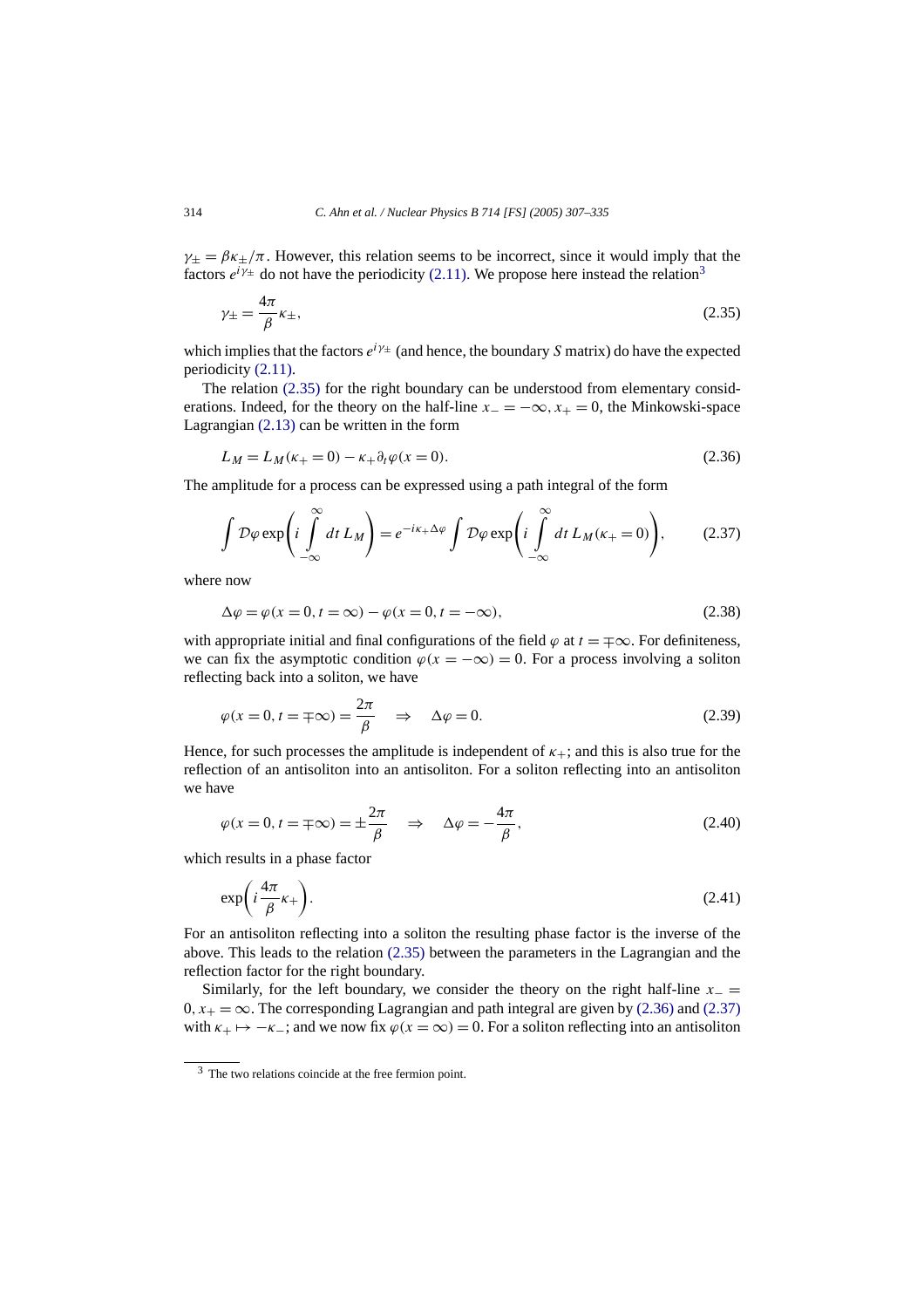<span id="page-8-0"></span>we have

$$
\varphi(x=0, t=\pm\infty)=\pm\frac{2\pi}{\beta} \quad \Rightarrow \quad \Delta\varphi=\frac{4\pi}{\beta},\tag{2.42}
$$

which results in a phase factor

$$
\exp\left(i\frac{4\pi}{\beta}\kappa_{-}\right),\tag{2.43}
$$

and leads to the relation [\(2.35\)](#page-7-0) for the left boundary.

We find further support for relation [\(2.35\)](#page-7-0) from a study of the UV and IR limits of the NLIE in Sections [4.1 and 4.2.](#page-14-0)

The relation of the boundary *S*-matrix parameters  $\eta_{\pm}$ ,  $\vartheta_{\pm}$  to the parameters  $\mu_{\pm}$ ,  $\varphi_0^{\pm}$  in the boundary action  $(2.3)$  is given by  $[12,23]$ 

$$
\cos\left(\frac{\beta^2}{8\pi}(\eta_\pm + i\vartheta_\pm)\right) = \frac{\mu_\pm}{\mu_c} e^{\mp \frac{i}{2}\beta\varphi_0^\pm},
$$
  

$$
\cos\left(\frac{\beta^2}{8\pi}(\eta_\pm - i\vartheta_\pm)\right) = \frac{\mu_\pm}{\mu_c} e^{\pm \frac{i}{2}\beta\varphi_0^\pm},
$$
 (2.44)

where

$$
\mu_c = \sqrt{\frac{2\mu_{\text{bulk}}}{\sin(\beta^2/8)}}.
$$
\n(2.45)

Note that we have introduced an additional minus sign on one of the boundaries. That is, the UV–IR relation is different on the two boundaries, the difference being in the sign of  $\varphi_0$ . The two sets of boundary parameters  $(\mu_\pm, \varphi_0^\pm, \kappa_\pm)$  and  $(\eta_\pm, \vartheta_\pm, \gamma_\pm)$  can be regarded as "UV" and "IR" boundary parameters, respectively; hence, the relations [\(2.35\),](#page-7-0) (2.44), (2.45) correspond to UV–IR relations.

## **3. The lattice counting function**

The light-cone lattice [\[30–32\]](#page-28-0) version of the sine-Gordon model is similar to the XXZ spin chain, the main difference being the introduction of an alternating inhomogeneity parameter  $\pm A$ . The solution [\[16,17\]](#page-28-0) leads to the Bethe ansatz equations [\[9\]](#page-28-0)

$$
h^{(+)}(\lambda_j) = I_j^{(+)}, \quad j = 1, ..., M^{(+)},
$$
\n(3.1)

where  $\{I_j^{(+)}\}$  are integers, and the lattice counting function  $h^{(+)}(\lambda)$  is given by<sup>4</sup>

<sup>&</sup>lt;sup>4</sup> It should be clear from the context whether the symbol  $\lambda$  refers to the value [\(2.12\)](#page-4-0) of the bulk coupling constant or to the rapidity variable, as in [\(3.2\).](#page-9-0)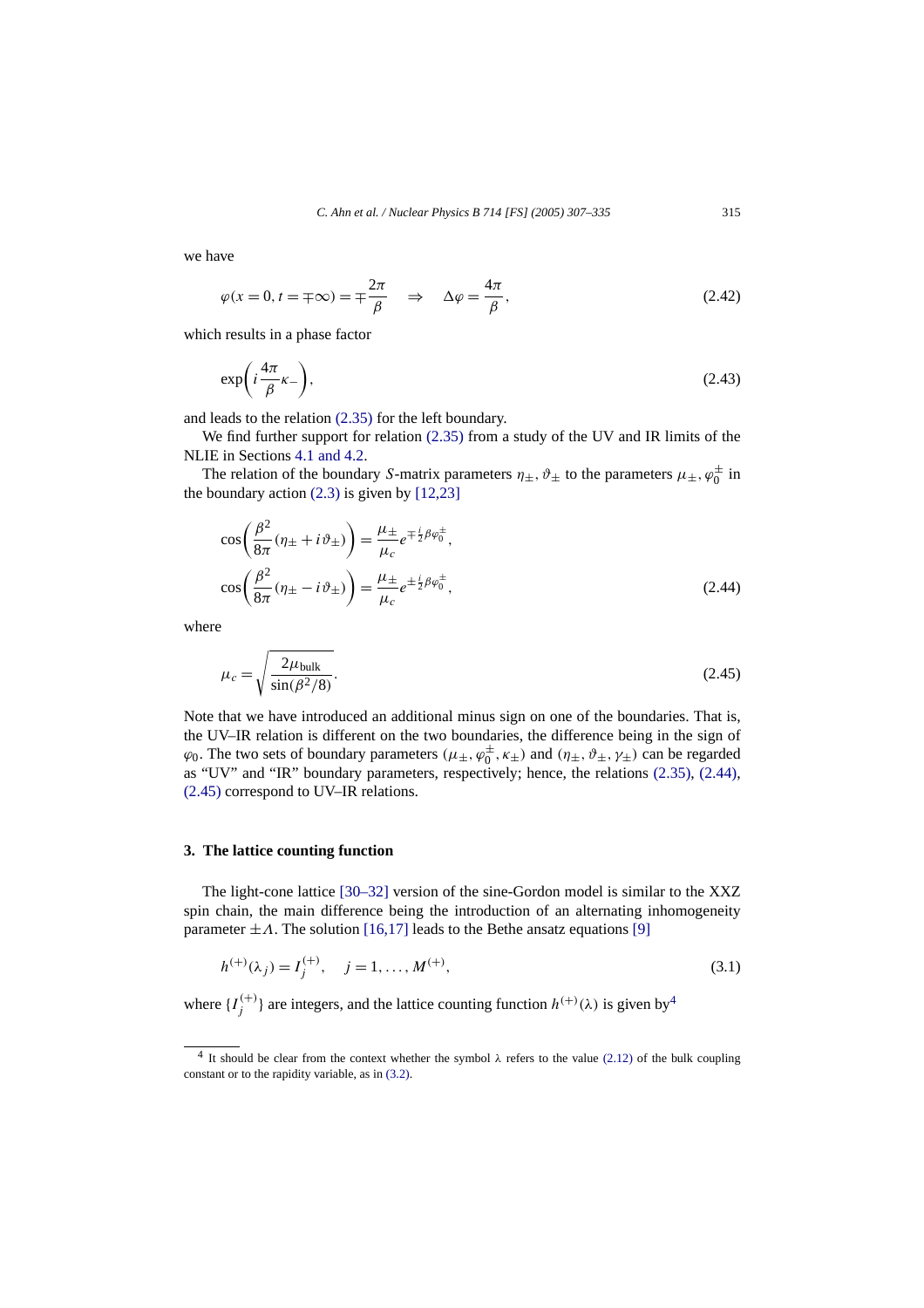<span id="page-9-0"></span>316 *C. Ahn et al. / Nuclear Physics B 714 [FS] (2005) 307–335*

$$
h^{(+)}(\lambda) = \frac{1}{2\pi} \left\{ N \Big[ q_1(\lambda + \Lambda) + q_1(\lambda - \Lambda) \Big] + q_1(\lambda) + r_1(\lambda) + q_{2a_{-} - 1}(\lambda) - r_{1 + 2ib_{-}}(\lambda) + q_{2a_{+} - 1}(\lambda) - r_{1 + 2ib_{+}}(\lambda) - \sum_{k=1}^{M^{(+)}} \Big[ q_2(\lambda - \lambda_k) + q_2(\lambda + \lambda_k) \Big] \right\}.
$$
 (3.2)

The functions  $q_n(\lambda)$  and  $r_n(\lambda)$  are odd, and are defined by<sup>5</sup>

$$
q_n(\lambda) = \pi + i \ln \frac{\sinh(\frac{\pi}{\nu}(\lambda + \frac{in}{2}))}{\sinh(\frac{\pi}{\nu}(\lambda - \frac{in}{2}))} = 2 \tan^{-1} \left( \cot(n\pi/(2\nu)) \tanh(\pi \lambda/\nu) \right),
$$
  

$$
r_n(\lambda) = i \ln \frac{\cosh(\frac{\pi}{\nu}(\lambda + \frac{in}{2}))}{\cosh(\frac{\pi}{\nu}(\lambda - \frac{in}{2}))}.
$$
 (3.3)

The real lattice boundary parameters  $a_{\pm}$ ,  $b_{\pm}$ ,  $c_{\pm}$  must satisfy the constraints

$$
a_{-} + a_{+} = \pm |c_{-} - c_{+}| + k, \qquad b_{-} + b_{+} = 0,
$$
\n(3.4)

where the integer  $k \in [-(N+1), N+1]$  is even if *N* is odd, and is odd if *N* is even. The parameters  $a_{+}$  can be restricted to the fundamental domain  $|2a_{+} - 1| < 2v$ . The number  $M^{(+)}$  of Bethe roots is given by

$$
M^{(+)} = \frac{1}{2}(N - 1 + k),\tag{3.5}
$$

where  $k$  is the integer in the constraint  $(3.4)$ .

The corresponding energy is given by  $[7,32]^{6}$ 

$$
E = -\frac{1}{\delta} \sum_{j=1}^{M^{(+)}} [a_1(\lambda_j + \Lambda) + a_1(\lambda_j - \Lambda)],
$$
\n(3.6)

where  $\delta$  is the lattice spacing, and

$$
a_n(\lambda) = \frac{1}{2\pi} \frac{d}{d\lambda} q_n(\lambda) = \frac{1}{\nu} \frac{\sin(n\pi/\nu)}{\cosh(2\pi\lambda/\nu) - \cos(n\pi/\nu)}.
$$
 (3.7)

For given values of the bulk and boundary parameters, the counting function  $h^{(+)}(\lambda)$ does not give all  $2^N$  energy levels. The remaining levels can be obtained from a corresponding counting function  $h^{(-)}(\lambda)$  with the boundary parameters negated,

$$
(a_{\pm}, b_{\pm}) \mapsto (-a_{\pm}, -b_{\pm}), \tag{3.8}
$$

$$
sgn(2a_{\pm} - 1) \frac{\sinh((\nu - |2a_{\pm} - 1|)\omega/2)}{\sinh(\nu\omega/2)},
$$

where  $sgn(n)$  is the function defined in  $(3.11)$ .

<sup>&</sup>lt;sup>5</sup> The branch cut of ln *z* is chosen along the positive real axis; hence,  $ln(-1) = i\pi$ .

 $6$  There is a misprint in the formula (2.29) in [\[9\]](#page-28-0) for the boundary energy of the (homogeneous) open XXZ chain: the first term in the second line should be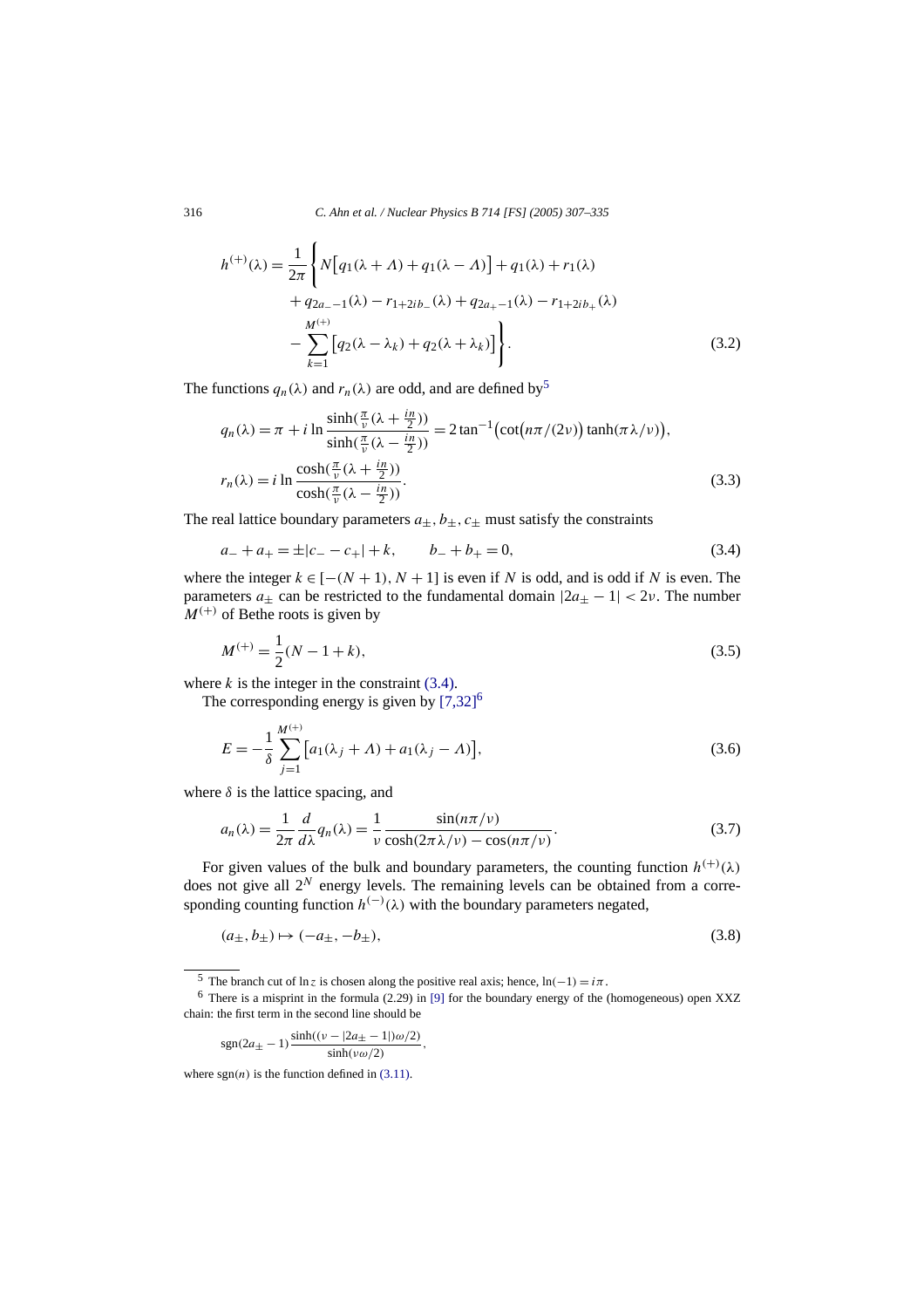<span id="page-10-0"></span>and with the number of Bethe roots equal to  $M^{(-)} = \frac{1}{2}(N - 1 - k)$  [\[18\].](#page-28-0) We shall refer to this other counting function as the "negated" counting function. Although below we generally explicitly discuss only  $h^{(+)}(\lambda)$ , corresponding results hold also for  $h^{(-)}(\lambda)$ .

Since the counting function [\(3.2\)](#page-9-0) is odd and has the periodicity  $\lambda \mapsto \lambda + i\nu$ , we can restrict the Bethe roots  $\lambda_i$  to the following region of the complex  $\lambda$  plane [\[8\]](#page-28-0)

$$
\left\{\Re e\,\lambda > 0, \ -\frac{\nu}{2} < \Re\,\lambda \leq \frac{\nu}{2}\right\} \cup \left\{\Re e\,\lambda = 0, \ 0 < \Re\,\lambda < \frac{\nu}{2}\right\}.\tag{3.9}
$$

The origin ( $\lambda = 0$ ) is excluded since the corresponding Bethe state would vanish.

The summation over all the roots in the counting function involves the function  $q_2(\lambda)$ , whose fundamental analyticity strip is  $|\Im m \lambda| < \min(1, \nu - 1)$ . Hence, it is useful to classify the Bethe roots  $\lambda_i$  in the region (3.9) as either real, "close" ( $0 < |\Im m \lambda_i| <$  $\min(1, \nu - 1)$ , or "wide" ( $\min(1, \nu - 1) < |\Im \mathfrak{m} \lambda_j| < \frac{\nu}{2}$ ). Real solutions of  $h^{(+)}(\lambda) =$ integer which are not Bethe roots are called "holes". If an "object" (either a root or a hole) has rapidity  $\lambda_j$  for which the counting function is decreasing  $(\frac{d}{d\lambda}h^{(+)}(\lambda_j) < 0)$ , then the object is called "special". We denote by  $M_R$ ,  $M_C$ ,  $M_W$ ,  $N_H$  and  $N_S$  the number of real roots, close roots, wide roots, holes, and special objects, respectively. Note also that  $h^{(+)}(\lambda)$  is continuous on the real  $\lambda$  axis. For further discussion about general properties of the counting function and the classification of roots and holes, see, e.g., [\[4,8\].](#page-27-0)

We now proceed to derive a so-called lattice counting equation, which relates  $M_C$ ,  $M_W$ ,  $N_H$  and  $N_S$  (but which is independent of  $M_R$  and *N*) for any Bethe state. To this end, we first compute the asymptotic limit of the counting function, and take its integer part,

$$
\lfloor h^{(+)}(\infty) \rfloor = M^{(+)} + 1 + \frac{1}{2}(s_+ + s_-) - k + \text{sgn}(\nu - 2)M_W
$$

$$
+ \left[ \frac{1}{2} - \frac{1}{\nu}(a_+ + a_- - k) \right],
$$
(3.10)

where  $\lfloor \int$  denotes integer part, and  $s_{\pm} = \text{sgn}(a_{\pm} - \frac{1}{2})$ , where the sign function sgn(*n*) is defined as

$$
sgn(n) = \begin{cases} \frac{n}{|n|} & n \neq 0, \\ 0 & n = 0. \end{cases}
$$
 (3.11)

In obtaining the result  $(3.10)$ , we have used the facts

$$
q_n(\infty) = \operatorname{sgn}(n)\pi - \frac{n\pi}{\nu} \quad \text{for } 0 < |n| < 2\nu,
$$
\n
$$
r_n(\infty) = -\frac{n\pi}{\nu},\tag{3.12}
$$

as well as the relation [\(3.5\)](#page-9-0) to eliminate *N*, and the second constraint in [\(3.4\).](#page-9-0) On the other hand, one can argue that (see, e.g., [\[4\]\)](#page-27-0)

$$
\lfloor h^{(+)}(\infty) \rfloor = N_H + M_R - 2N_S. \tag{3.13}
$$

Using the evident relation  $M^{(+)} = M_R + M_C + M_W$  to eliminate  $M_R$  on the RHS of (3.13), and then combining with (3.10), we finally obtain the lattice counting equation,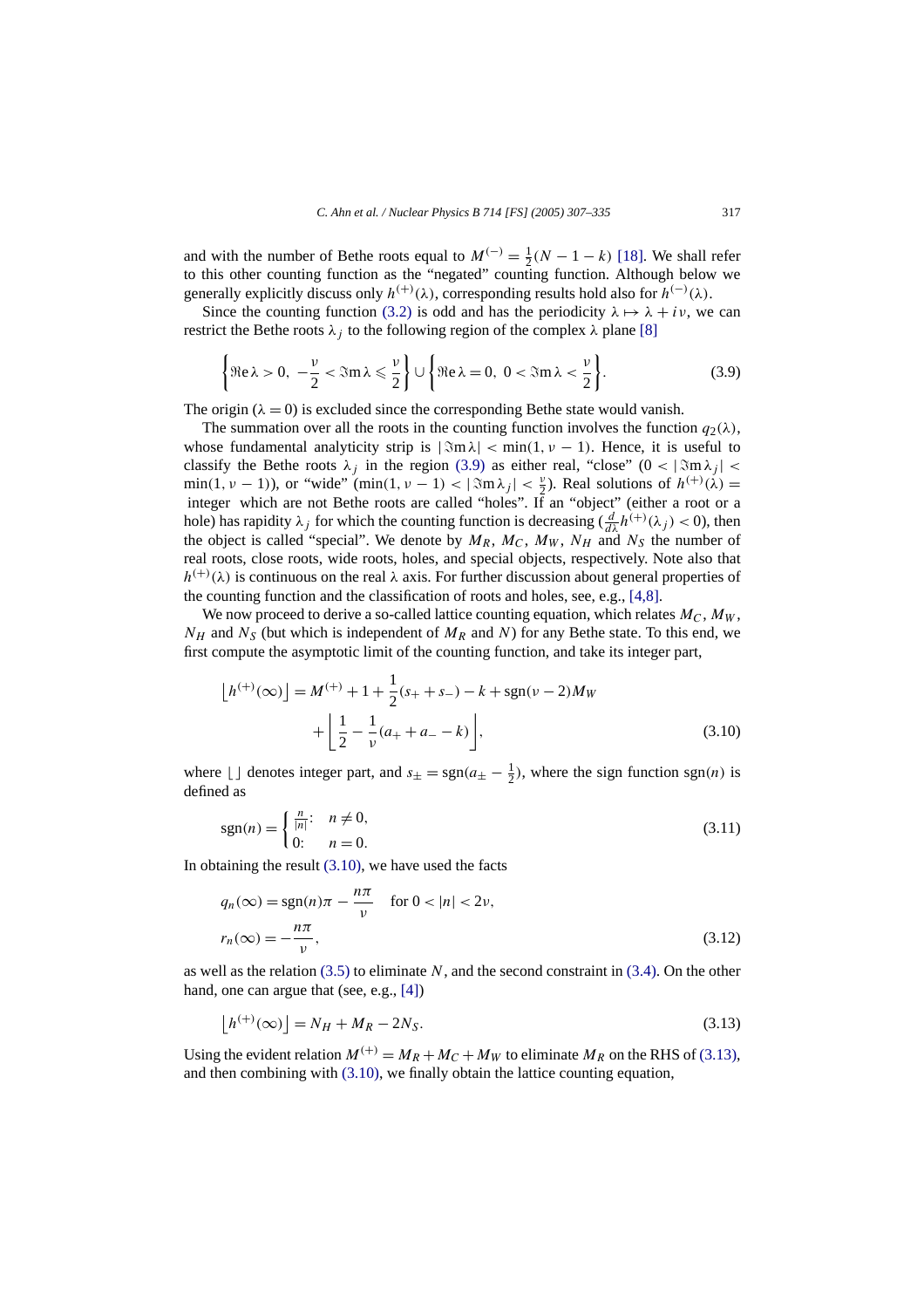<span id="page-11-0"></span>318 *C. Ahn et al. / Nuclear Physics B 714 [FS] (2005) 307–335*

$$
N_H - 2N_S = M_C + 2M_W \text{ step}(\nu - 2) + 1 + \frac{1}{2}(s_+ + s_-) - k
$$
  
+ 
$$
\left( \frac{1}{2} - \frac{1}{\nu}(a_+ + a_- - k) \right),
$$
 (3.14)

where the step function  $step(n)$  is defined as

$$
step(n) = \begin{cases} 1: & n \ge 0, \\ 0: & n < 0. \end{cases}
$$
 (3.15)

The lattice counting equation (3.14) is valid also for the homogeneous  $(A = 0)$  open XXZ spin chain.

As a simple example of the utility of this result, consider (as in [\[9\]\)](#page-28-0) the case that *N* is even with  $k = 1$ , and look for purely real solutions with no holes or special roots ( $M<sub>C</sub>$ )  $M_W = N_H = N_S = 0$ . The lattice counting equation implies

$$
0 = \frac{1}{2}(s_{+} + s_{-}) + \left[ \frac{1}{2} - \frac{1}{\nu}(a_{+} + a_{-} - 1) \right],
$$
\n(3.16)

which is a condition on the boundary parameters  $a_{+}$  that is necessary for such solutions to exist. Numerical checks suggest that this might also be a sufficient condition for the existence of such solutions.

# **4. Nonlinear integral equation**

The lattice NLIE can be derived from the lattice counting function [\(3.2\)](#page-9-0) by standard manipulations [\[2–8\].](#page-27-0) The continuum limit consists of taking the number of spins  $N \to \infty$ , the lattice spacing  $\delta \to 0$ , and the inhomogeneity parameter  $\Lambda \to \infty$ , in such a way that the length  $L = x_+ - x_-$  and the soliton mass *m* (whose relation to  $\mu_{\text{bulk}}$  is given by [\(A.12\)\)](#page-27-0) are given by

$$
L = N\delta, \qquad m = \frac{2}{\delta}e^{-\pi\Lambda}, \tag{4.1}
$$

respectively. Changing to the rescaled rapidity variable  $\theta = \pi \lambda$ , and setting  $f^{(+)}(\theta) =$  $2\pi i h^{(+)}(\theta)$ , one arrives at the continuum NLIE for  $f^{(+)}(\theta)$ 

$$
f^{(+)}(\theta) = 2imL \sinh \theta + i P_{\text{bdry}}^{(+)}(\theta) + ig(\theta)
$$
  
+ 
$$
\frac{2i}{\pi} \int_{-\infty}^{\infty} d\theta' \Im \pi G(\theta - \theta' - i\epsilon) \ln(1 - e^{f^{(+)}(\theta' + i\epsilon)}),
$$
 (4.2)

where  $G(\theta)$  is given by

$$
G(\theta) = \frac{1}{2\pi} \int_{-\infty}^{\infty} d\omega \, e^{-i\omega\theta/\pi} \hat{G}(\omega),\tag{4.3}
$$

and the Fourier transform  $\hat{G}(\omega)$  is given by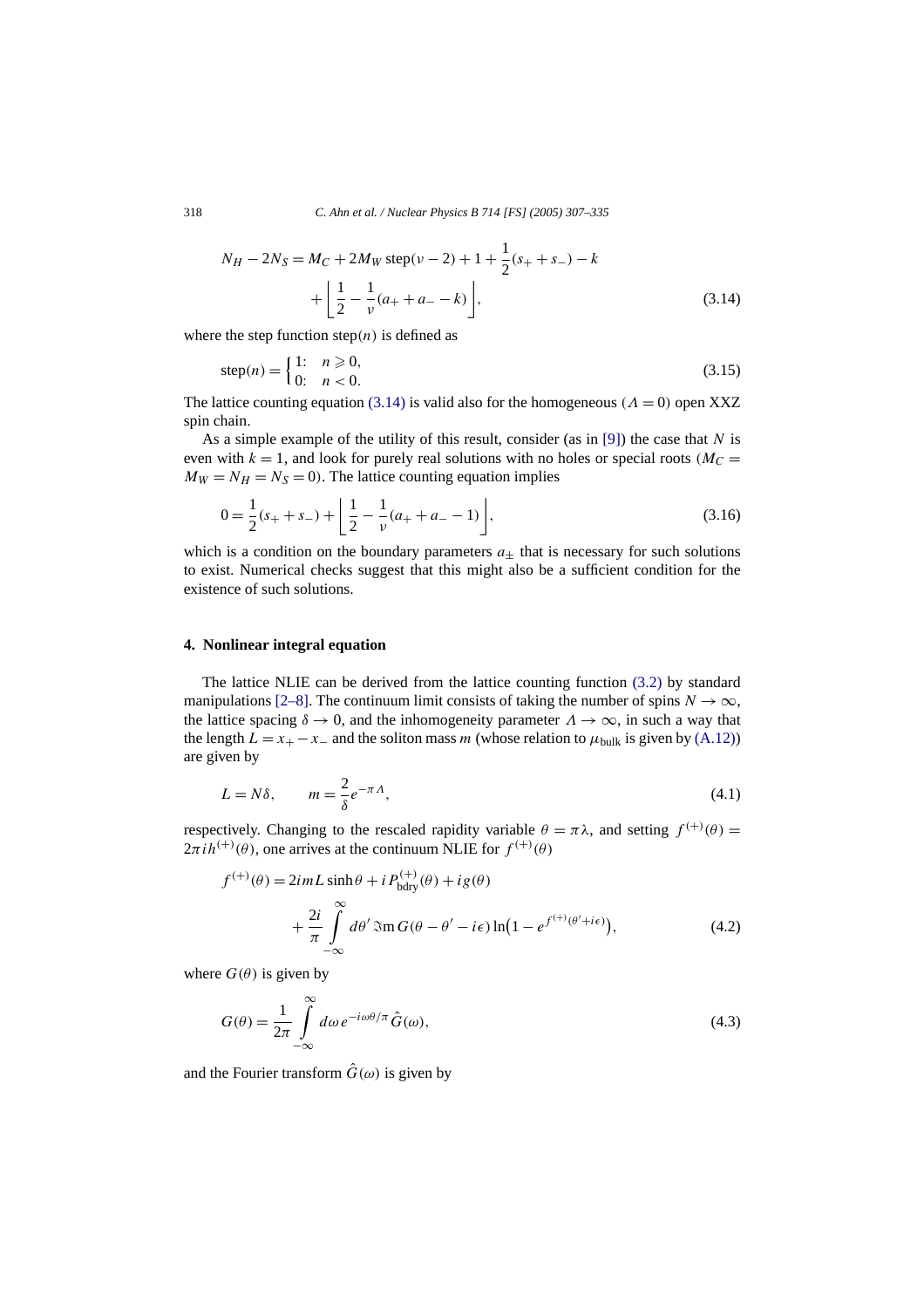*C. Ahn et al. / Nuclear Physics B 714 [FS] (2005) 307–335* 319

<span id="page-12-0"></span>
$$
\hat{G}(\omega) = \frac{\sinh((\nu - 2)\omega/2)}{2\sinh((\nu - 1)\omega/2)\cosh(\omega/2)}.
$$
\n(4.4)

Furthermore,  $P_{\text{bdry}}^{(+)}(\theta)$  is the odd function satisfying  $P_{\text{bdry}}^{(+)}(\theta) = 2R^{(+)}(\theta)$ , where  $R^{(+)}(\theta)$ is given (as in [\(4.3\)\)](#page-11-0) in terms of its Fourier transform

$$
\hat{R}^{(+)}(\omega) = \frac{\sinh((\nu - 2)\omega/4)\cosh(\nu\omega/4)}{\sinh((\nu - 1)\omega/2)\cosh(\omega/2)} + \frac{\sinh((\nu - 2)\omega/2)}{2\sinh((\nu - 1)\omega/2)\cosh(\omega/2)} + \frac{s_+ \sinh((\nu - 2)a_+ - 1)\omega/2)}{2\sinh((\nu - 1)\omega/2)\cosh(\omega/2)} + \frac{\sinh((1 + 2ib_+) \omega/2)}{2\sinh((\nu - 1)\omega/2)\cosh(\omega/2)} + (+ \leftrightarrow -),
$$
\n(4.5)

where  $(+\leftrightarrow -)$  is a shorthand for two additional terms which are the same as those on the second line of (4.5), but with  $a_+, s_+$  and  $b_+$  replaced by  $a_-, s_-$  and  $b_-,$  respectively.

Moreover,  $g(\theta)$  is the source term. For simplicity, we henceforth restrict our attention to source contributions from holes and special roots; other bulk sources (close or wide roots) can presumably be treated in the same manner as in  $[4,8]$ . The source term is therefore given by

$$
g(\theta) = \sum_{j=1}^{N_H} \left[ \chi \left( \theta - \theta_j^H \right) + \chi \left( \theta + \theta_j^H \right) \right]
$$
  

$$
- \sum_{j=1}^{N_S} \left[ \chi \left( \theta - \theta_j^S + i\epsilon \right) + \chi \left( \theta - \theta_j^S - i\epsilon \right) + \chi \left( \theta + \theta_j^S + i\epsilon \right) \right]
$$
  

$$
+ \chi \left( \theta + \theta_j^S - i\epsilon \right) \right],
$$
 (4.6)

where  $\chi(\theta)$  is the odd function satisfying  $\chi'(\theta) = 2G(\theta)$ , the latter function being given by [\(4.3\).](#page-11-0) Finally,  $\theta_j^H$  and  $\theta_j^S$  are the positions of the holes and special roots, respectively, whose corresponding distinct, positive integers we label by  $I_j^H$  and  $I_j^S$ ,

$$
f^{(+)}(\theta_j^H) = 2\pi i I_j^H, \qquad f^{(+)}(\theta_j^S) = 2\pi i I_j^S. \tag{4.7}
$$

For the continuum model, the value  $I_j = 0$  is excluded because the corresponding rapidity  $\theta_i = 0$  is not physical.

The energy is given by

$$
E = \epsilon_{\text{bulk}} L + \epsilon_{\text{boundary}} + E_{\text{Casimir}},\tag{4.8}
$$

where  $\epsilon_{\text{bulk}}$  and  $\epsilon_{\text{boundary}}$  are given by [\[9\]](#page-28-0)

$$
\epsilon_{\text{bulk}} = \frac{1}{4}m^2 \cot(\nu \pi/2) \tag{4.9}
$$

and

$$
\epsilon_{\text{boundary}} = -\frac{m}{2} \left[ -\cot(\nu \pi/4) - 1 + \frac{\cos((\nu - 2s_+ a_+) \pi/2)}{\sin(\nu \pi/2)} + \frac{\cosh(\pi b_+)}{\sin(\nu \pi/2)} + (+ \leftrightarrow -) \right],\tag{4.10}
$$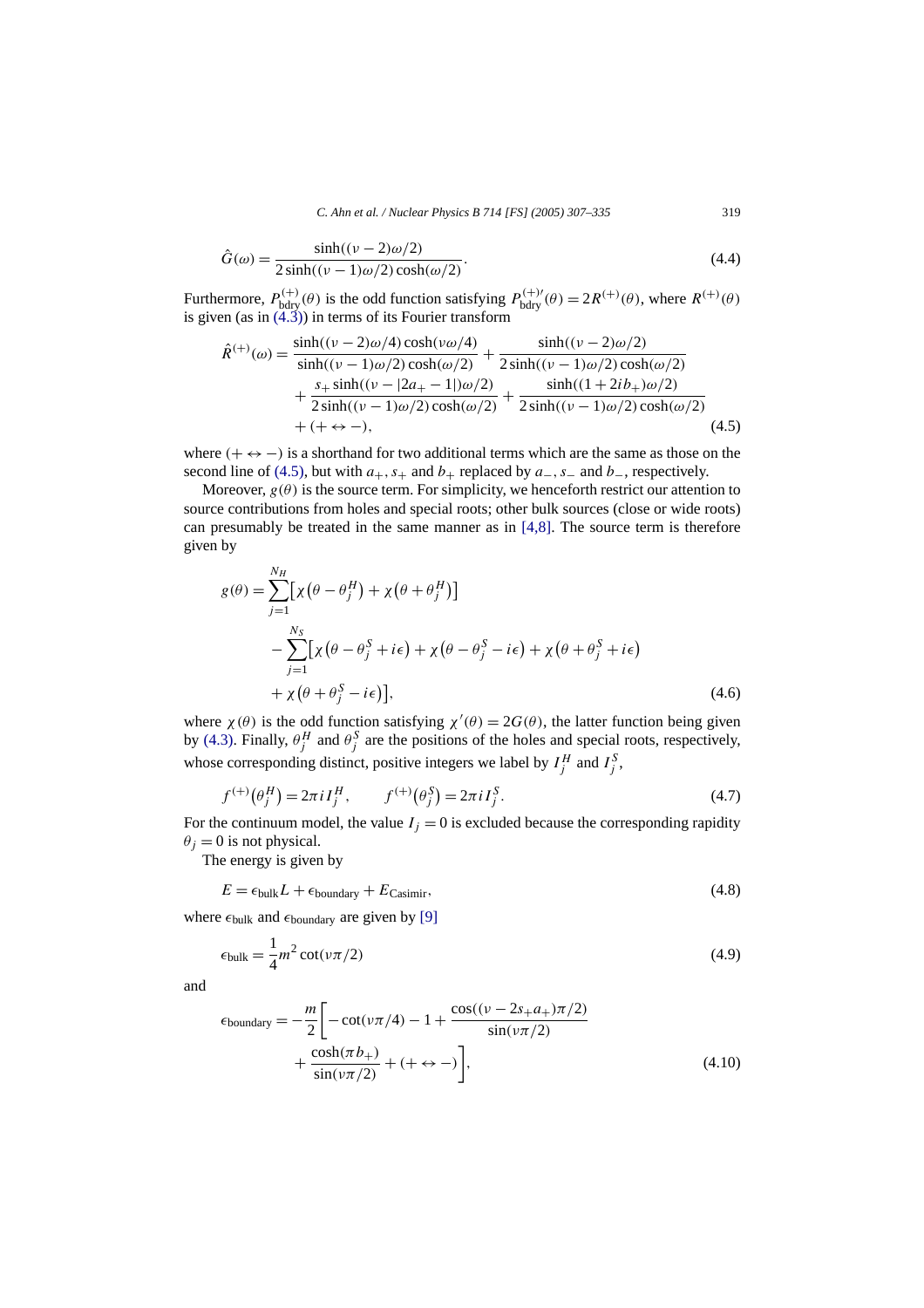<span id="page-13-0"></span>and  $E_{\text{Casimir}}$  (order  $1/L$ ) is given by

$$
E_{\text{Casimir}} = m \sum_{j=1}^{N_H} \cosh \theta_j^H - m \sum_{j=1}^{N_S} \left[ \cosh(\theta_j^S + i\epsilon) + \cosh(\theta_j^S - i\epsilon) \right]
$$

$$
- \frac{m}{2\pi} \int_{-\infty}^{\infty} d\theta \, \Im \text{m} \sinh(\theta + i\epsilon) \ln(1 - e^{f^{(+)}(\theta + i\epsilon)}). \tag{4.11}
$$

The following relations between the continuum IR  $(\eta_+, \vartheta_+)$  and lattice  $(a_+, b_+)$  boundary parameters were obtained in  $[9]<sup>7</sup>$ 

$$
\eta_{\pm} = \mp \frac{\pi (s_{\pm} \nu - 2a_{\pm})}{2(\nu - 1)}, \qquad \vartheta_{\pm} = \frac{\pi b_{\pm}}{\nu - 1}.
$$
\n(4.12)

These relations were obtained by comparing the continuum [\[12,23\]](#page-28-0) and lattice expressions for the boundary energy. A relation between  $\gamma_{\pm}$  and  $c_{\pm}$  was also conjectured in [\[9\]](#page-28-0)

$$
\gamma_{\pm} = \frac{\pi c_{\pm}}{\nu - 1},\tag{4.13}
$$

for which we shall find further support from analysis of the UV and IR limits in Sections [4.1](#page-14-0) [and 4.2](#page-14-0) below. Note that these relations together with the constraints [\(3.4\)](#page-9-0) among the lattice boundary parameters imply corresponding constraints among the continuum IR boundary parameters,

$$
\eta_{-} - \eta_{+} = \mp |\gamma_{-} - \gamma_{+}| + \frac{\pi}{\nu - 1} \left[ \frac{1}{2} (s_{+} + s_{-}) \nu - k \right],
$$
  
\n
$$
\vartheta_{-} + \vartheta_{+} = 0.
$$
\n(4.14)

The UV and IR limits also imply that, in the continuum limit, the integer *k* must be restricted to odd values,

 $k = \text{odd.}$  (4.15)

The UV–IR relations [\(2.35\),](#page-7-0) [\(2.44\),](#page-8-0) [\(2.45\)](#page-8-0) imply corresponding constraints among the UV parameters appearing in the boundary sine-Gordon action. We emphasize that our NLIE describes the sine-Gordon model only for values of boundary parameters which satisfy these constraints.

It is interesting to consider the continuum version of the lattice counting equation [\(3.14\).](#page-11-0) For the case of periodic boundary conditions, Destri and de Vega have argued [\[4\]](#page-27-0) that the continuum result coincides with the lattice result without the integer part term. It is therefore plausible that for the case at hand the continuum counting equation is given by

$$
N_H - 2N_S = M_C + 2M_W \text{ step}(\nu - 2) + 1 + \frac{1}{2}(s_+ + s_-) - k. \tag{4.16}
$$

<sup>7</sup> We have already implicitly noted the relation between the continuum and lattice *bulk* parameters in [\(2.12\).](#page-4-0) Indeed, in [\[9\],](#page-28-0) *ν* is defined as  $v = \pi/\mu$ , where  $\mu \in (0, \pi)$  is the bulk anisotropy parameter of the XXZ spin chain. Here we do not explicitly introduce the lattice anisotropy parameter  $\mu$  in an effort to reduce the number of parameters appearing in the paper.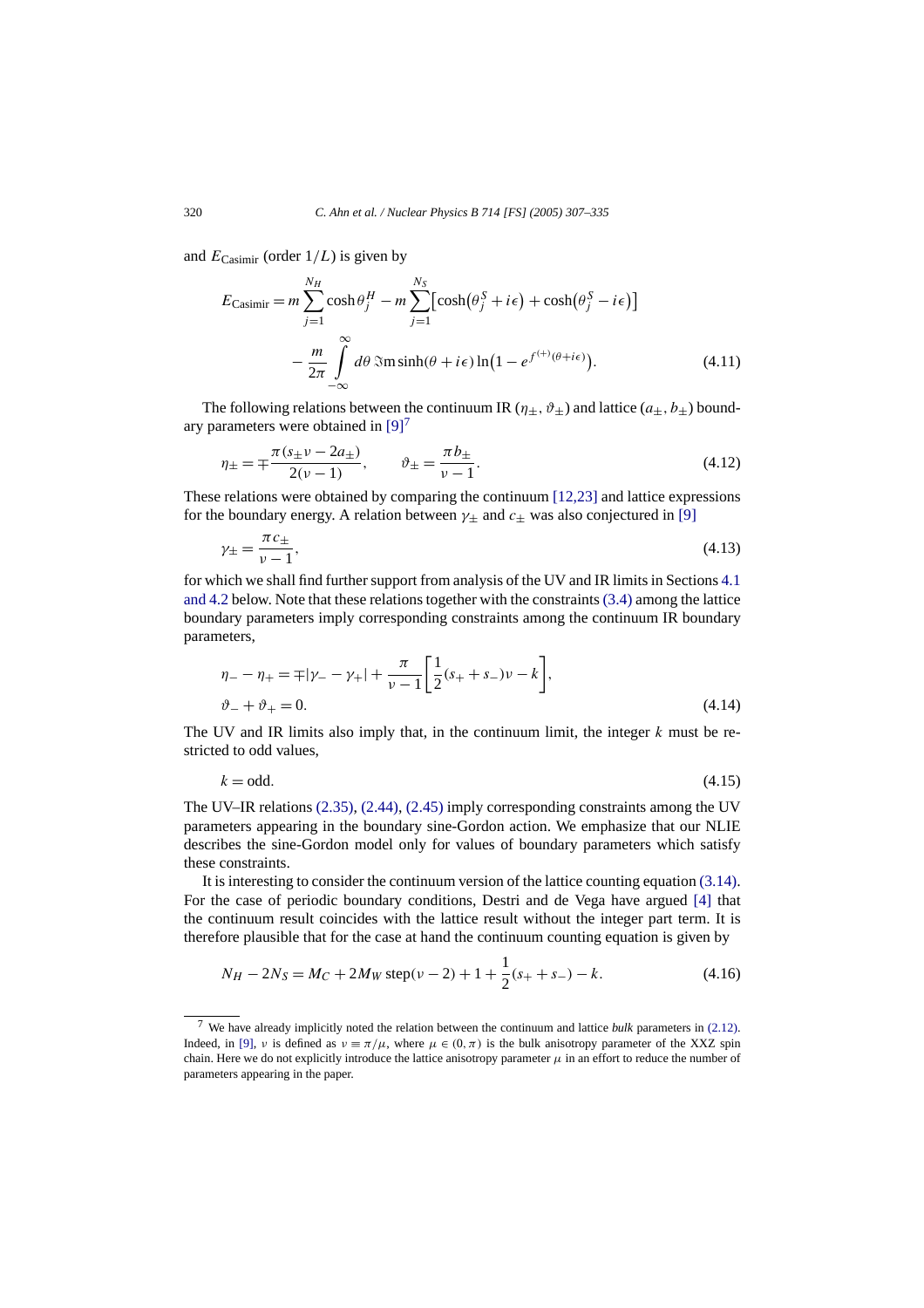<span id="page-14-0"></span>We shall find some support for this conjecture when we consider the UV limit below.<sup>8</sup>

# *4.1. Ultraviolet limit*

We now consider the UV limit  $mL \to 0$ . In this limit, only large values of  $|\theta|$  contribute to the Casimir energy.<sup>9</sup> Indeed, the driving term of the NLIE implies that one must consider the scaling limit

$$
\theta = \ln \frac{1}{m} + \tilde{\theta},\tag{4.17}
$$

where  $\tilde{\theta}$  is finite as  $mL \rightarrow 0$ . Hence, one must distinguish whether the positions of the sources remain finite or scale in the same manner. Let  $N_H^0$  ( $N_H^{\infty}$ ) be the number of holes whose positions  $\theta_j^{HO}(\theta_j^H \infty)$  remain finite (scale), with corresponding integers  $I_j^{HO}(I_j^H \infty)$ , respectively); and similarly for the special roots. Hence,

$$
\theta_j^H \infty = \ln \frac{1}{mL} + \tilde{\theta}_j^H \infty, \qquad \theta_j^S \infty = \ln \frac{1}{mL} + \tilde{\theta}_j^S \infty,
$$
\n(4.18)

with  $\tilde{\theta}^H_j$  ∞ and  $\tilde{\theta}^S_j$  ∞ finite as  $mL \to 0$ , and

$$
N_H = N_H^0 + N_H^\infty, \qquad N_S = N_S^0 + N_S^\infty. \tag{4.19}
$$

Proceeding to compute the Casimir energy from [\(4.2\)](#page-11-0) and [\(4.11\)](#page-13-0) as in [\[4–7\],](#page-27-0) imposing the constraints [\(3.4\),](#page-9-0) and recalling that  $E_{\text{Casimir}} = -\frac{c_{\text{eff}}\pi}{24L}$  with  $c_{\text{eff}} = 1 - 24\Delta_n$ , we obtain

$$
\Delta_n = \frac{1}{4\nu(\nu - 1)} \left\{ \nu \left[ \frac{1}{2} (s_+ + s_-) + N_H^0 - N_H^{\infty} - 2N_S^0 + 2N_S^{\infty} \right] - (k - 1 + 2N_H^0 - 4N_S^0) \mp |c_- - c_+| \right\}^2 + \sum_{j=1}^{N_H^{\infty}} I_j^H \approx -2 \sum_{j=1}^{N_S^{\infty}} I_j^S \approx -\frac{1}{2} (N_H^{\infty} - 2N_S^{\infty}) (N_H^{\infty} - 2N_S^{\infty} + 1).
$$
 (4.20)

The result (4.20) for the conformal dimension is consistent with the CFT result [\(2.29\)](#page-6-0) if we identify

$$
c_{\pm} = \frac{4}{\beta}(\nu - 1)\kappa_{\pm},\tag{4.21}
$$

and set

$$
\frac{1}{2}(s_+ + s_-) + N_H^0 - N_H^\infty - 2N_S^0 + 2N_S^\infty = k - 1 + 2N_H^0 - 4N_S^0 = 2n,\tag{4.22}
$$

<sup>&</sup>lt;sup>8</sup> We recall [\[4\]](#page-27-0) that special objects cannot appear in the IR limit. They can appear as  $mL \rightarrow 0$ , in such a way that  $N_{H,eff} = N_H - 2N_S$  remains constant.

<sup>&</sup>lt;sup>9</sup> Since the counting function is odd, we consider explicitly only  $\theta \to \infty$ , and we double the result in order to also account for the  $\theta \rightarrow -\infty$  contribution.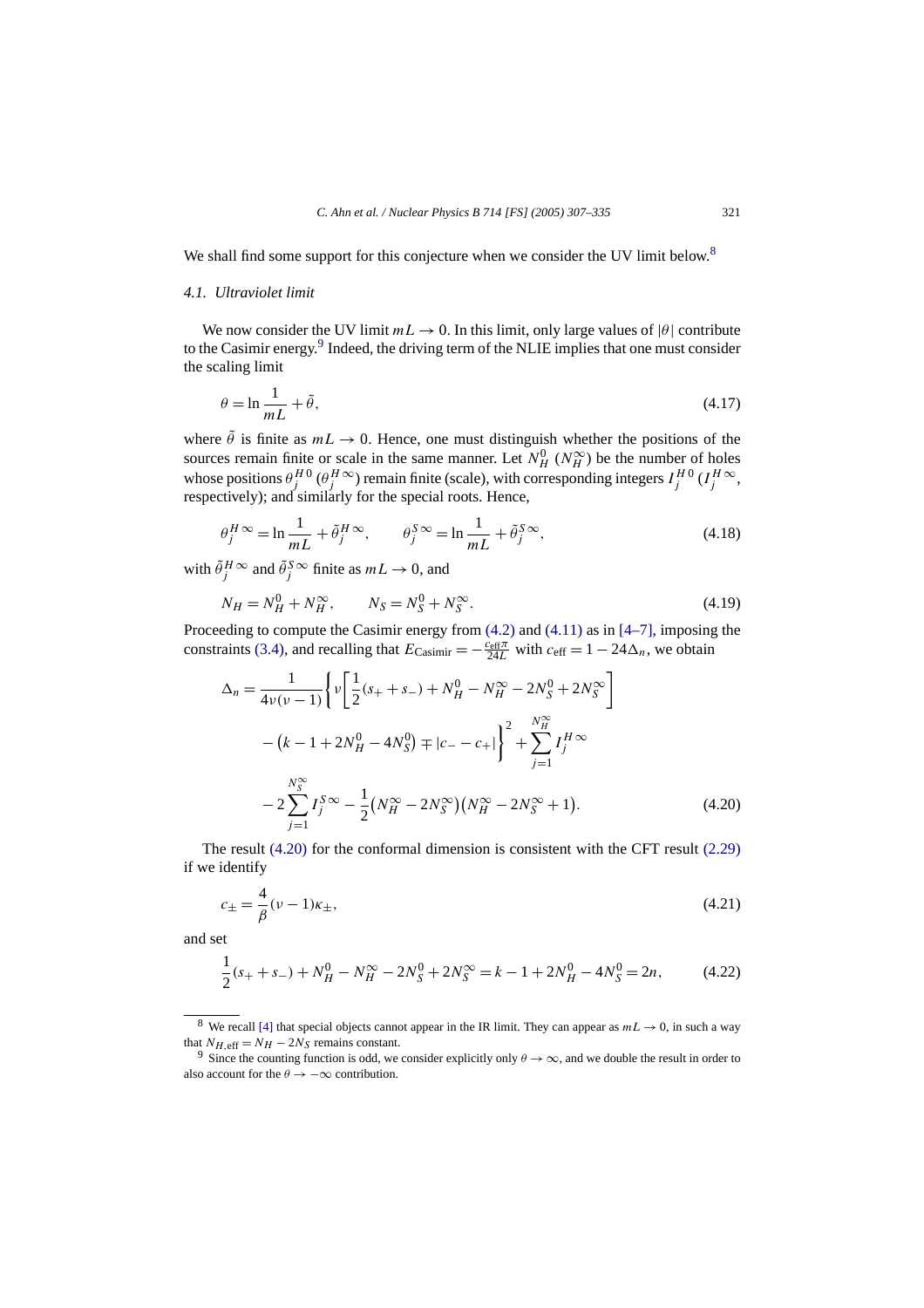<span id="page-15-0"></span>where *n* is an integer. The relation  $(4.21)$  together with  $(2.35)$  implies the relation  $(4.13)$ between the boundary parameters  $\gamma_\pm$  and  $c_\pm$ .<sup>10</sup> Note that the result [\(4.20\)](#page-14-0) for the conformal dimension contains not only the contribution [\(2.29\)](#page-6-0) corresponding to the highest weights, but also additional integer-valued terms corresponding to their descendants.

It follows from  $(4.19)$  and  $(4.22)$  that

$$
N_H - 2N_S = 1 + \frac{1}{2}(s_+ + s_-) - k,\tag{4.23}
$$

which is in agreement with the conjectured continuum counting equation [\(4.16\)](#page-13-0) for the special case  $M_C = M_W = 0$  that we are considering. Moreover, [\(4.22\)](#page-14-0) implies the result [\(4.15\)](#page-13-0) that *k* must be an odd integer.

Here are three examples:

**Example 1.** A Bethe state consisting of only real roots and no holes or special roots ( $N_H$  =  $N<sub>S</sub> = 0$ ) with  $k = 1$  has, according to (4.23), a "good" UV limit only if the boundary parameters satisfy  $s_+ + s_- = 0$ ; and its UV dimension, according to [\(4.22\),](#page-14-0) is given by  $(2.29)$  with  $n = 0$ .

**Example 2.** A Bethe state consisting of only real roots and 1 hole and no special roots  $(N_H = 1, N_S = 0)$  with  $k = 1$  has a "good" UV limit only if  $s_+ + s_- = 2$ . Its UV di-mension is given by [\(2.29\)](#page-6-0) with either  $n = 1$  or  $n = 0$ , depending on whether in the UV limit the hole's rapidity remains finite ( $N_H^0 = 1$ ,  $N_H^{\infty} = 0$ ) or infinite ( $N_H^0 = 0$ ,  $N_H^{\infty} = 1$ ), respectively.

**Example 3.** For  $k = -1$ , it is possible to have a Bethe state with a "good" UV limit consisting of only real roots and 2 holes and no special roots  $(N_H = 2, N_S = 0)$ , provided  $s_+ + s_- = 0$ . Its UV dimension is given by [\(2.29\)](#page-6-0) with *n* values equal to either 1, 0, or −1 depending on whether in the UV limit the hole rapidities are either both finite, one finite and one infinite, or both infinite, respectively.

## *4.2. Infrared limit*

We verify in this section that the IR limit of the NLIE for a one-hole state is equivalent to the Yang equation for a particle on an interval. Indeed, in the IR limit  $mL \to \infty$ , the integral terms in the NLIE [\(4.2\)](#page-11-0) and in the energy formula [\(4.11\)](#page-13-0) are of order  $O(e^{-mL})$ and can therefore be neglected. For a single hole with rapidity  $\theta_H$ , the NLIE becomes

$$
f^{(+)}(\theta) = 2imL\sinh\theta + iP_{\text{bdry}}^{(+)}(\theta) + i\chi(\theta - \theta_H) + i\chi(\theta + \theta_H). \tag{4.24}
$$

Noting that  $e^{f^{(+)}(\theta_H)} = 1$  on account of Eq. [\(4.7\),](#page-12-0) we obtain the following relation for  $\theta_H$ 

$$
e^{2imL\sinh\theta_H}e^{i(P_{\text{bdry}}^{(+)}(\theta_H)+\chi(2\theta_H))}=1.
$$
\n(4.25)

<sup>&</sup>lt;sup>10</sup> We remark that [\(4.21\)](#page-14-0) and the periodicity [\(2.11\)](#page-3-0) imply the periodicity  $c_{+} \rightarrow c_{+} + 2(\nu - 1)$ ; i.e., the periodicity  $c_{\pm} \rightarrow c_{\pm} + 2\nu$  of the lattice model [\[9\]](#page-28-0) becomes "renormalized" in the continuum.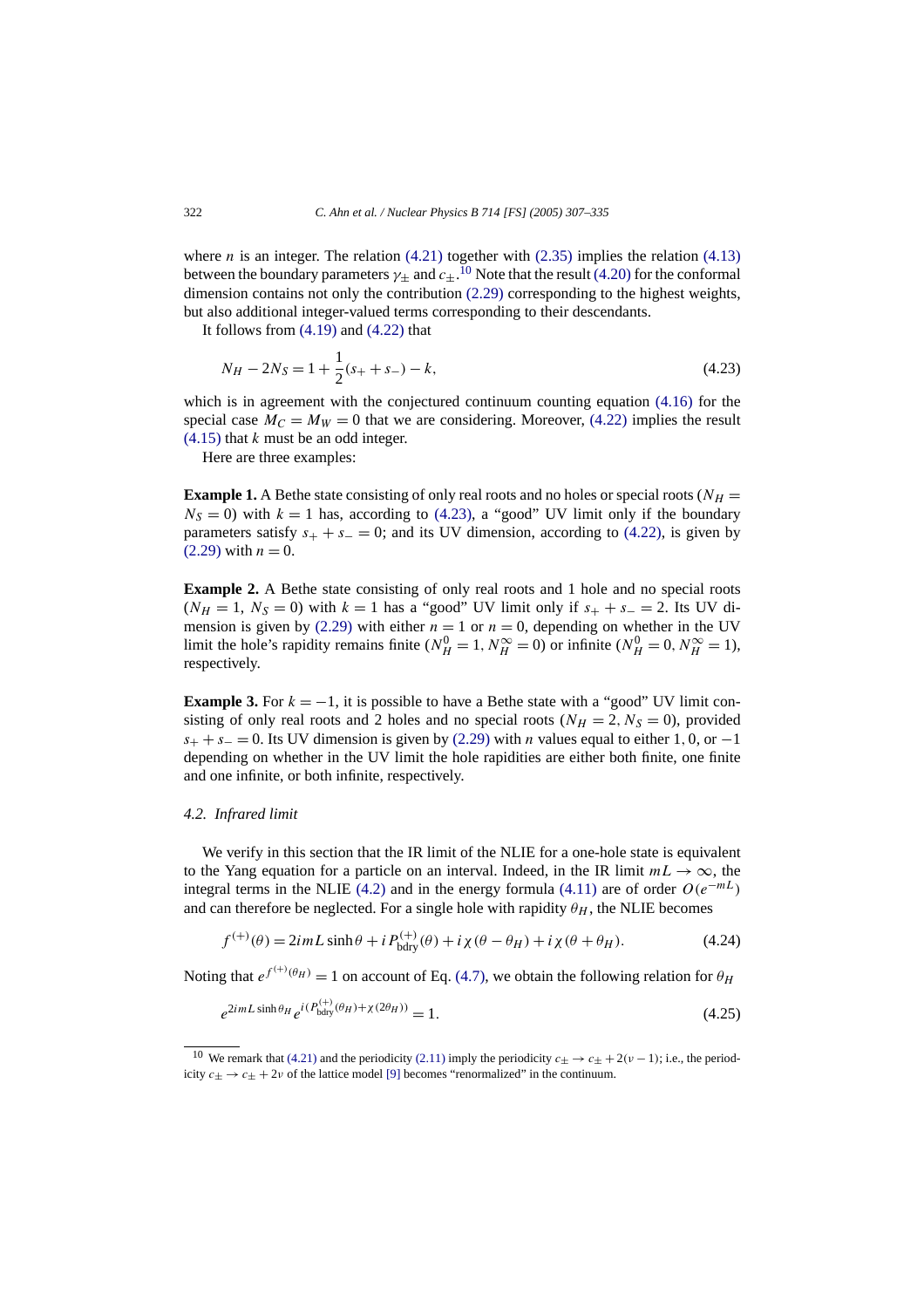<span id="page-16-0"></span>A similar relation can be derived from the negated counting function,

$$
e^{2imL\sinh\theta_H}e^{i(P_{\text{bdry}}^{(-)}(\theta_H)+\chi(2\theta_H))}=1,
$$
\n(4.26)

where  $P_{\text{bdry}}^{(-)}(\theta)$  differs from  $P_{\text{bdry}}^{(+)}(\theta)$  by the negation of the boundary parameters [\(3.8\).](#page-9-0) These relations should be equivalent to the Yang equation for a particle on an interval of length *L*,

$$
e^{2imL\sinh\theta_H}R(\theta_H;\eta_+,\vartheta_+,\gamma_+)R(\theta_H;\eta_-,\vartheta_-,\gamma_-)|\theta_H,(\pm)\rangle=|\theta_H,(\pm)\rangle,\qquad(4.27)
$$

where the boundary *S* matrices  $R(\theta; \eta_{\pm}, \vartheta_{\pm}, \gamma_{\pm})$  are given by [\(2.30\),](#page-6-0) and  $|\theta_H, (\pm)\rangle$  denote the two possible one-particle states. $11$ 

In other words, dropping the subscript  $H$  of the hole rapidity, the expressions  $e^{i(P_{\text{bdry}}^{(\pm)}(\theta) + \chi(2\theta))}$  should be equal to the two eigenvalues of the Yang matrix *Y(θ)*, which is defined by

$$
Y(\theta) = R(\theta; \eta_+, \vartheta_+, \gamma_+) R(\theta; \eta_-, \vartheta_-, \gamma_-). \tag{4.28}
$$

Indeed, for a state with real roots and one hole, Eq. [\(4.16\)](#page-13-0) implies that  $k = \frac{1}{2}(s_{+} + s_{-})$ . Since *k* must be odd, it follows that the only two possibilities are  $k = s_+ = 1$  or  $k = s_+ =$  $-1$ . For definiteness, we consider the former case,  $k = s_{\pm} = 1$ , and therefore,  $\frac{1}{2} < a_{\pm} < a_{\pm}$  $\frac{1}{2} + \nu$ . From the definitions of  $P_{\text{bdry}}^{(\pm)}(\theta)$  and  $\chi(\theta)$ , it follows that

$$
P_{\text{bdry}}^{(\pm)}(\theta) + \chi(2\theta) = 2 \int_{0}^{\infty} \frac{d\omega}{\omega} \left[ \sin(\omega\theta/\pi) \hat{R}^{(\pm)}(\omega) + \sin(2\omega\theta/\pi) \hat{G}(\omega) \right].
$$
 (4.29)

With the help of the expression [\(4.5\)](#page-12-0) for  $\hat{R}^{(+)}(\omega)$  (and a similar expression with the bound-ary parameters negated [\(3.8\)](#page-9-0) for  $\hat{R}^{(-)}(\omega)$  and the identity [\[34\]](#page-28-0)

$$
\frac{\sinh((\nu - 2)\omega/4)\cosh(\nu\omega/4)}{\sinh((\nu - 1)\omega/2)\cosh(\omega/2)} + \frac{\sinh((\nu - 2)\omega/2)}{2\sinh((\nu - 1)\omega/2)\cosh(\omega/2)} \n= \frac{2\sinh((\nu - 2)\omega/4)\sinh(3\omega/4)}{\sinh((\nu - 1)\omega/4)\sinh\omega} - \hat{G}(\omega/2),
$$
\n(4.30)

we obtain

$$
e^{i(P_{\text{bdry}}^{(\pm)}(\theta)+\chi(2\theta))} = \exp 2i \int_{0}^{\infty} \frac{d\omega}{\omega} \sin(2\omega\theta/\pi) \left\{ \frac{2\sinh((\nu-2)\omega/2)\sinh(3\omega/2)}{\sinh((\nu-1)\omega/2)\sinh(2\omega)} + \frac{\sinh((1\pm(\nu-2a_{+}))\omega)}{2\sinh((\nu-1)\omega)\cosh\omega} + \frac{\sinh((1\pm 2ib_{+})\omega)}{2\sinh((\nu-1)\omega)\cosh\omega} + (+\leftrightarrow -)\right\}.
$$
\n(4.31)

<sup>&</sup>lt;sup>11</sup> In the case of Dirichlet boundary conditions,  $|\theta_H, (+)\rangle$  and  $|\theta_H, (-)\rangle$  would correspond to one-soliton and one-antisoliton states, respectively. For this case, a similar approach for computing boundary *S* matrices was considered in [\[33\].](#page-28-0)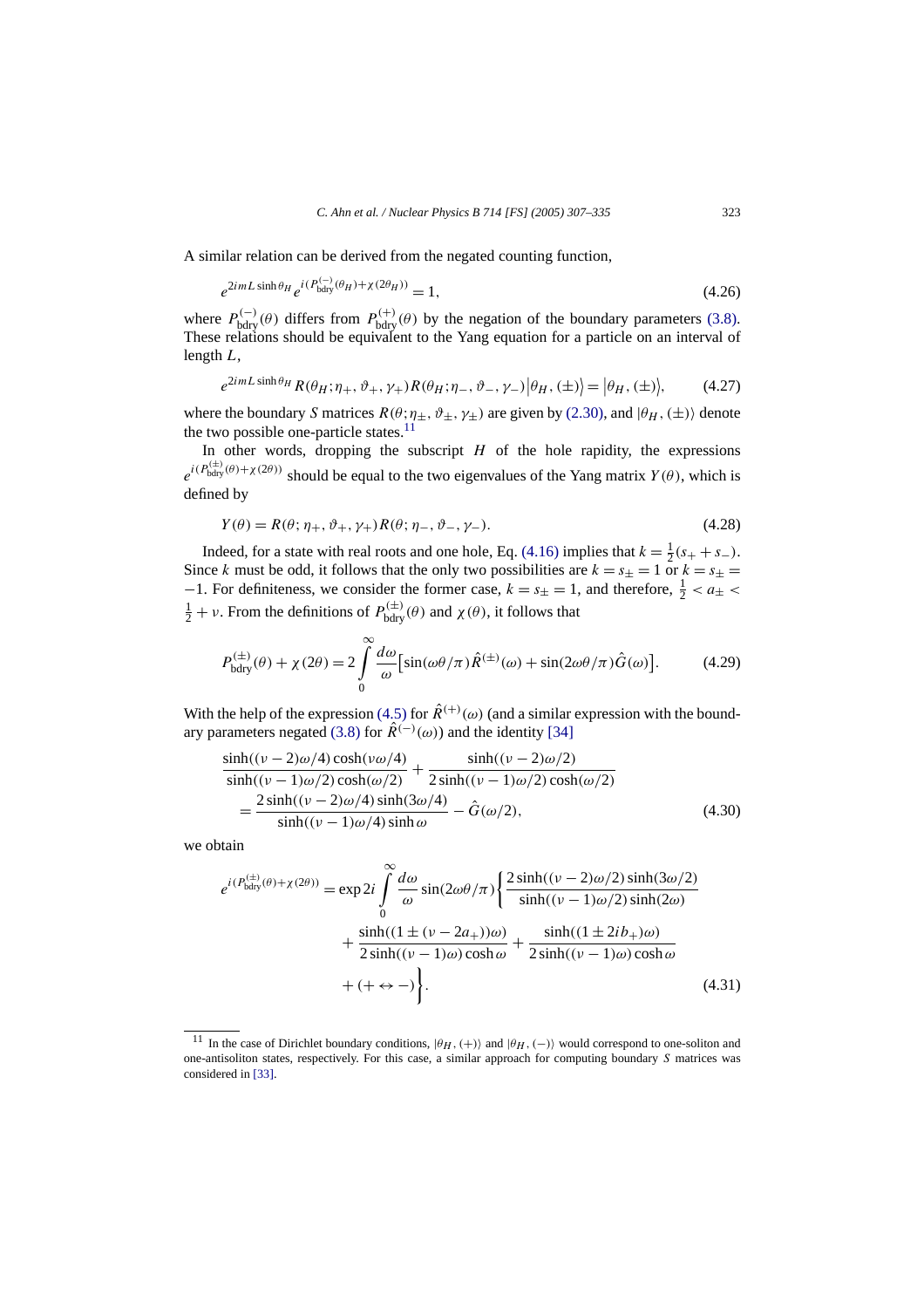<span id="page-17-0"></span>Finally, using the relations [\(4.12\)](#page-13-0) between the lattice and continuum IR boundary parameters, we obtain

$$
e^{i(P_{\text{bdry}}^{(\pm)}(\theta)+\chi(2\theta))} = \exp 2i \int_{0}^{\infty} \frac{d\omega}{\omega} \sin(2\omega\theta/\pi) \left\{ \frac{2\sinh((\nu-2)\omega/2)\sinh(3\omega/2)}{\sinh((\nu-1)\omega/2)\sinh(2\omega)} + \frac{\sinh((1\mp(\nu-1)2\eta+\pi)\omega)}{2\sinh((\nu-1)\omega)\cosh\omega} + \frac{\sinh((1\pm(\nu-1)2\eta+\pi)\omega)}{2\sinh((\nu-1)\omega)\cosh\omega} + \frac{\sinh((1\pm(\nu-1)2i\vartheta+\pi)\omega)}{2\sinh((\nu-1)\omega)\cosh\omega} + \frac{\sinh((1\pm(\nu-1)2i\vartheta+\pi)\omega)}{2\sinh((\nu-1)\omega)\cosh\omega} \right\}.
$$
(4.32)

We now turn to the computation of the eigenvalues of the Yang matrix [\(4.28\).](#page-16-0) Recalling [\(2.30\),](#page-6-0) we see that the eigenvalues  $y^{(\pm)}$  of  $Y(\theta)$  are given by

$$
y^{(\pm)} = r_0(\theta)^2 r_1(\theta; \eta_+, \vartheta_+) r_1(\theta; \eta_-, \vartheta_-) \Lambda^{(\pm)},
$$
\n(4.33)

where  $\Lambda^{(\pm)}$  denote the eigenvalues of  $M(\theta; \eta_+, \vartheta_+, \gamma_+)M(\theta; \eta_-, \vartheta_-, \gamma_-)$ . Although the expressions for  $\Lambda^{(\pm)}$  are generally very complicated, a remarkable simplification occurs if the boundary parameters satisfy the constraints  $(4.14)$ ,  $(4.15)$ . Indeed, in that case, the eigenvalues are factorizable into a product of trigonometric functions,

$$
\Lambda^{(\pm)} = \cos(-\eta_+ \mp i\lambda\theta)\cos(\eta_- \mp i\lambda\theta)\cos(i\vartheta_+ \mp i\lambda\theta)\cos(i\vartheta_- \mp i\lambda\theta). \tag{4.34}
$$

Recalling the expressions [\(2.33\)](#page-6-0) for  $r_0(\theta)$  and  $r_1(\theta; \eta, \vartheta)$ , using the identity

$$
\frac{1}{\cos x} \cos(x \mp i\lambda\theta) \sigma(x, \theta)
$$
  
=  $\exp\left\{2i \int_{0}^{\infty} \frac{d\omega}{\omega} \sin(2\theta \omega/\pi) \frac{\sinh((1 \pm (\nu - 1)2x/\pi)\omega)}{2\sinh((\nu - 1)\omega)\cosh\omega}\right\},$  (4.35)

and comparing with (4.32), we obtain the desired result

$$
e^{i(P_{\text{bdry}}^{(\pm)}(\theta) + \chi(2\theta))} = r_0(\theta)^2 r_1(\theta; \eta_+, \vartheta_+) r_1(\theta; \eta_-, \vartheta_-) \Lambda^{(\pm)} = y^{(\pm)}.
$$
 (4.36)

That is, we have verified that the IR limit of the NLIE for a one-hole state is equivalent to the Yang equation for a particle on an interval. We stress that the boundary *S* matrices entering the Yang equation are not diagonal.

We remark that, for the case of  $N_H$  holes, the Casimir energy in the IR limit becomes

$$
E_{\text{Casimir}} \to m N_H. \tag{4.37}
$$

Indeed, as already noted, the integral term in the energy formula [\(4.11\)](#page-13-0) can be neglected; thus, only the first term of that formula survives. Moreover, the hole rapidities go as  $\theta_j^H \sim$  $\frac{1}{mL}$  (since  $mL \sinh \theta_j^H$  ∼ 1) for  $L \to \infty$ , which leads to the result (4.37).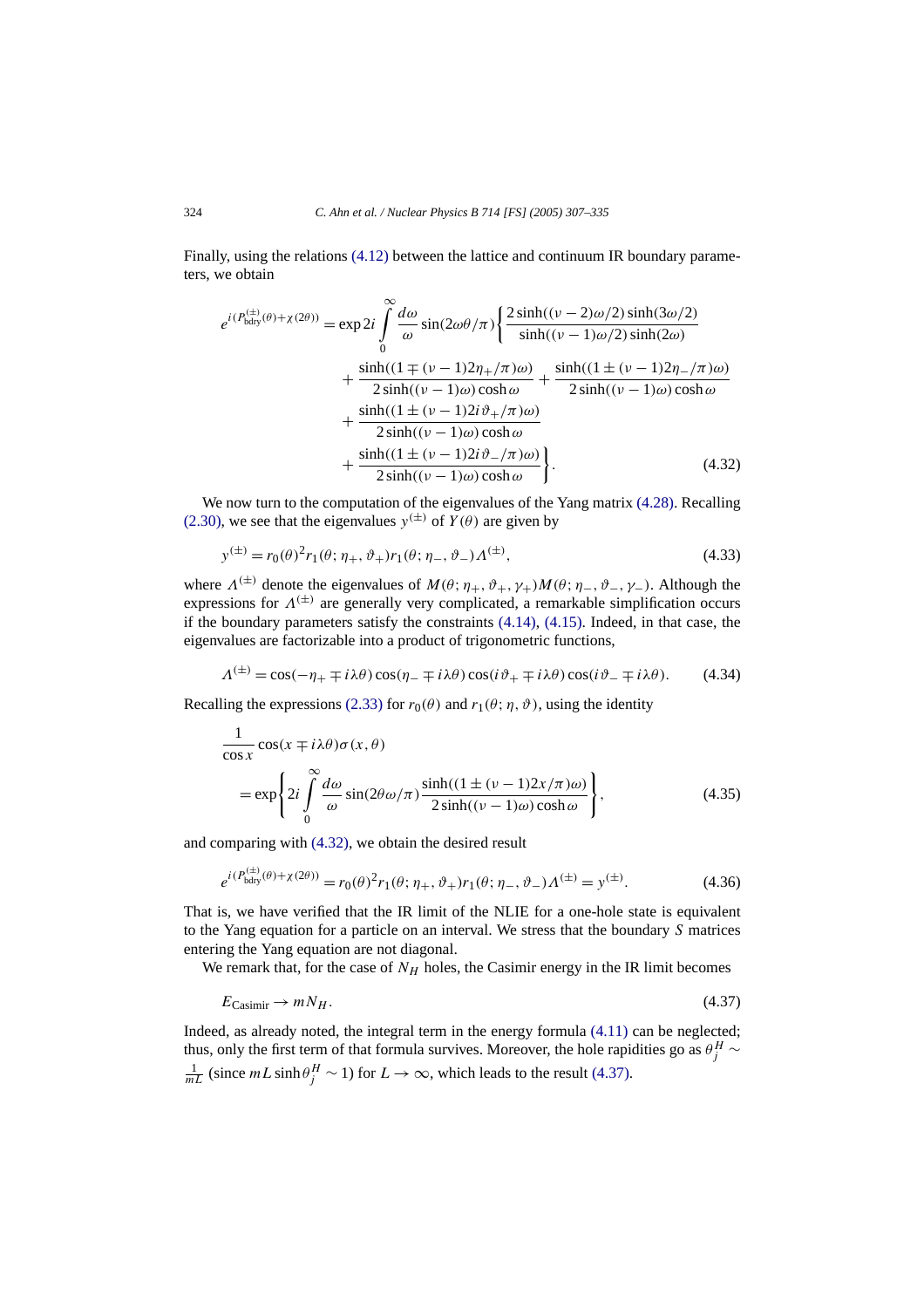# <span id="page-18-0"></span>**5. Numerical results**

The NLIE [\(4.2\)](#page-11-0) can be solved numerically by iteration, and the corresponding Casimir energy can then be evaluated with [\(4.11\).](#page-13-0) It is not evident how to best present such numerical results for the full range of  $L \in (0, \infty)$ . The difficulty is that, in the UV limit  $(L \to 0)$ ,  $E_{\text{Casimir}} = -\frac{\pi c_{\text{eff}}}{24L}$  diverges and  $c_{\text{eff}}$  is finite; while in the IR limit ( $L \to \infty$ ), the reverse is true: *E*Casimir is finite [\(4.37\)](#page-17-0) and *c*eff diverges (if the number of holes is not zero). That is, neither  $E_{\text{Casimir}}$  nor  $c_{\text{eff}}$  remain finite over the full range of *L*. Following [\[35\],](#page-28-0) we consider the dimensionless quantity ("normalized energy")

$$
\mathcal{E} = \frac{LE_{\text{Casimir}}}{\pi + mL} = -\frac{\pi c_{\text{eff}}}{24(\pi + mL)},
$$
\n(5.1)

whose UV and IR limits are both finite:

$$
\mathcal{E} \to \Delta_n - \frac{1}{24} \quad \text{for } L \to 0,
$$
\n(5.2)

$$
\mathcal{E} \to N_H \quad \text{for } L \to \infty. \tag{5.3}
$$

We have plotted E as a function of ln l, where  $l \equiv mL$  is the dimensionless scale parameter, for various states.<sup>12</sup>

## *5.1. Ground state*

NLIE results for the ground state (0 holes), whose UV limit is discussed in [Example 1](#page-15-0) at the end of Section [4.1,](#page-14-0) are presented in [Fig. 1.](#page-19-0) As expected, the value of −*c*eff*/*24 in the IR limit is 0; and in the UV limit agrees well with the analytical result for  $\Delta_0$  given by [\(2.29\),](#page-6-0) [\(4.20\).](#page-14-0)

We define three regions of  $l = mL$  in which we further test, with different methods, the ground state energy level obtained by numerically solving the NLIE:

- The UV region is the small volume region,  $l < 10^{-1}$ ; here we compare it with boundary conformal perturbation theory (BCPT).
- In the intermediate region, *l* ∼ 1, we test it against truncated conformal space approach (TCSA) [\[24,25\].](#page-28-0)
- In the IR region, where the volume is large,  $l > 10$ , we compute its Lüscher-type [\[26,](#page-28-0) [27\]](#page-28-0) correction.

In all regions we obtain a perfect confirmation of the correctness of our NLIE.

# *5.1.1. UV region*

Combining the formulae from [Appendix A](#page-23-0) which describe the BCPT and NLIE schemes, we obtain the small volume expansion of the NLIE ground state energy

<sup>&</sup>lt;sup>12</sup> For the case of 0 holes, we plot  $-c_{\text{eff}}/24$  vs. ln *l*, which also has the limiting values (5.2), (5.3) with  $n =$  $N_H = 0$ .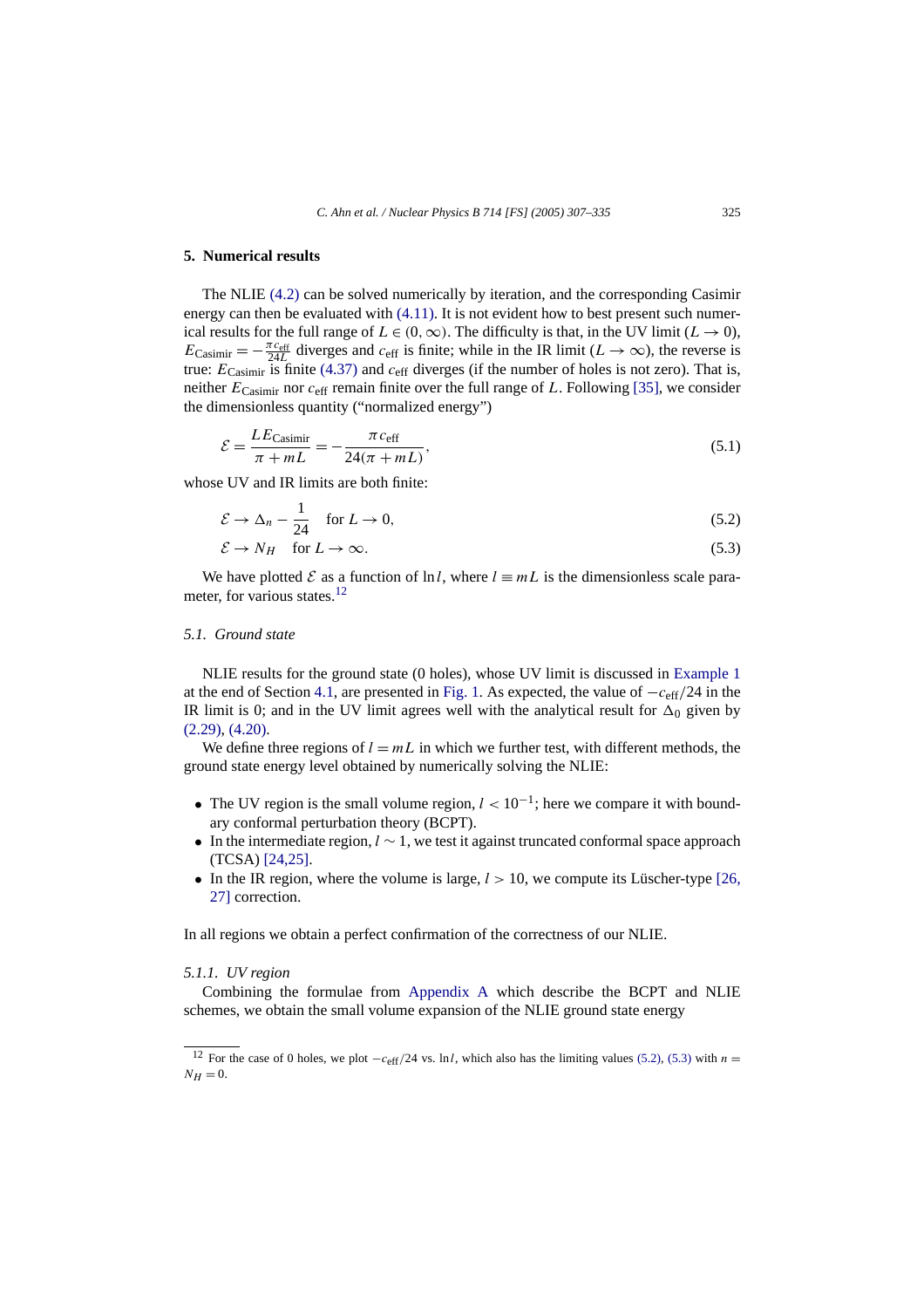<span id="page-19-0"></span>

Fig. 1.  $-c<sub>eff</sub>/24$  vs. log *l* for ground state (0 holes), with parameter values  $v = 1.93$ ,  $a<sub>+</sub> = 1.8$ ,  $a<sub>-</sub> = -0.9$ , and  $b_{+} = -b_{-} = 0.41444$ . See [Example 1](#page-15-0) in Sections [4.1 and 5.1.](#page-14-0)

$$
E_{\text{NLIE}}(L) = -\epsilon_{\text{bulk}}L - \epsilon_{\text{boundary}}
$$
  
+  $\frac{\pi}{L} \left( E_{|0\rangle} - \frac{1}{24} + c_2^0 \left( \frac{\pi}{L} \right)^{2(\Delta - 1)} + c_4^0 \left( \frac{\pi}{L} \right)^{4(\Delta - 1)} + c_6^0 \left( \frac{\pi}{L} \right)^{6(\Delta - 1)} + \cdots \right).$  (5.4)

Note that  $E_{|0\rangle}$  is the conformal dimension of the ground state, which is given by [\(2.29\)](#page-6-0) with *n* = 0; that is,  $E_{|0\rangle} = \frac{\kappa^2}{2\pi}$ . Also, as in Section [A.3,](#page-26-0) here  $\Delta = \frac{\beta^2}{8\pi} = \frac{v-1}{v}$ . The bulk and boundary energies are given by Eqs. [\(4.9\) and \(4.10\),](#page-12-0) respectively. Computing numerically the ground-state energy for small volumes, the coefficients  $c_2^0 m^{2(\Delta-1)}$  can be extracted. [Table 1](#page-20-0) shows a comparison between the numerically measured coefficients<sup>13</sup> and the exact values calculated from BCPT  $(A.11)$ ,  $(A.12)$  for various values of the bulk coupling constant *ν* and for the same values of boundary parameters used to generate Fig. 1. The agreement is convincing and is of the order of our numerical precision.

#### *5.1.2. Intermediate region*

In this region, the energy levels are not dominated only by the first few terms in the UV expansion; instead, all the higher-order terms contribute the same way. That is, a nonperturbative check is necessary. This is provided by a TCSA calculation, which—being a variational method—sums up the perturbative series, in which all the coefficients are calculated approximately in a finite-dimensional, truncated Hilbert space. The difficulty is in the comparison. TCSA works if the dimension of the perturbing operator is small, that

<sup>&</sup>lt;sup>13</sup> Specifically, we computed  $m^{-1}E_{\text{NLIE}}$  for 100 values of *l*, from  $l = 10^{-5}$  to  $l = 10^{-3}$ , which we fitted to the curve (5.4) to obtain estimates for  $c_j^0 m^{j(\Delta - 1)}$ .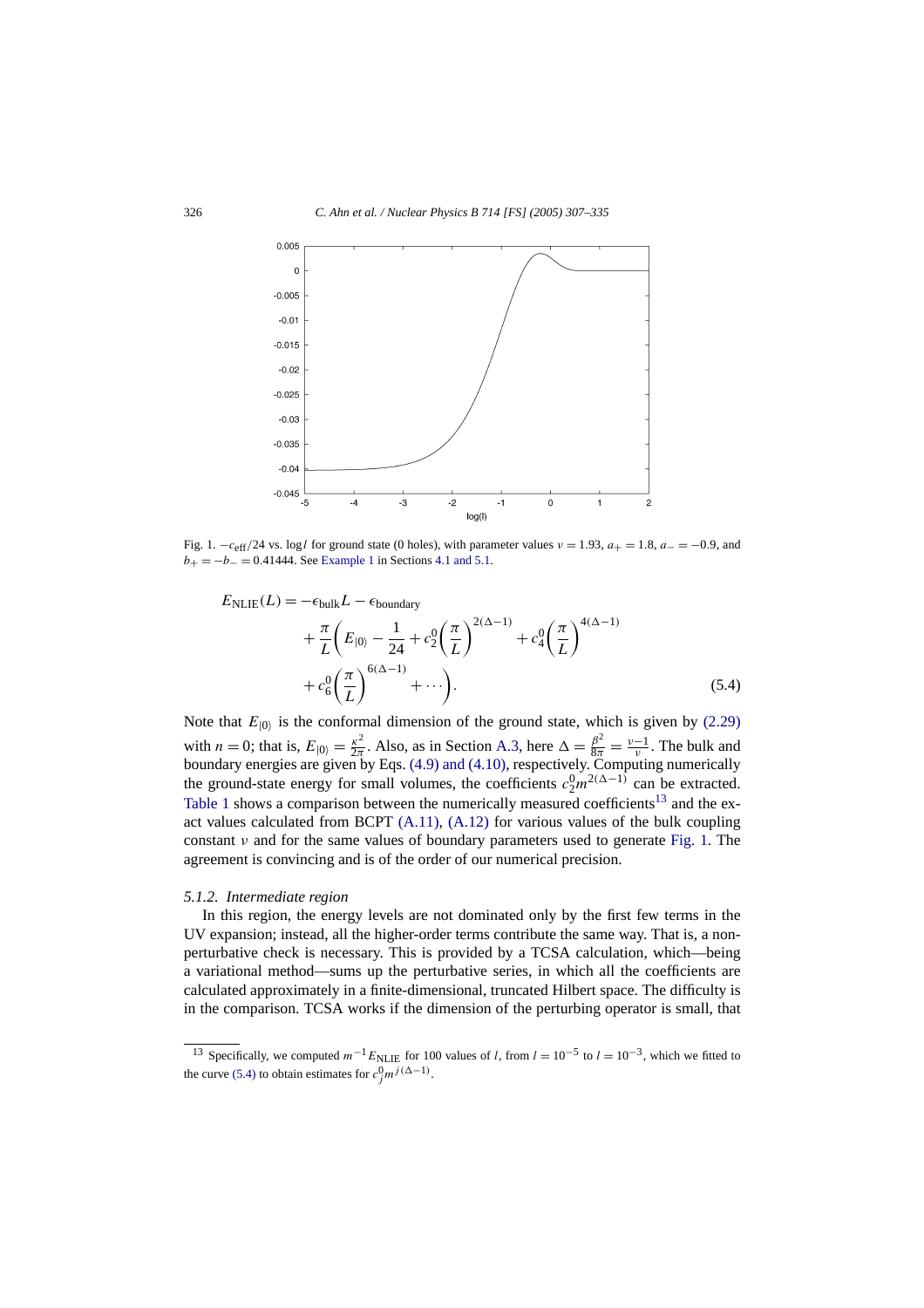<span id="page-20-0"></span>Table 1

Comparison of NLIE and BCPT results for  $c_2^0 m^{2(\Delta-1)}$ , for various values of bulk coupling constant *v* and for boundary parameter values  $a_{+} = 1.8$ ,  $a_{-} = -0.9$ , and  $b_{+} = -b_{-} = 0.41444$ 

| $\nu$ | NLIE $c_2^0 m^{2(\Delta-1)}$ | BCPT $c_2^0 m^{2(\Delta-1)}$ |
|-------|------------------------------|------------------------------|
| 1.70  | $-5.3215286975$              | $-5.3215288274$              |
| 1.80  | $-7.4632436186$              | $-7.4632435914$              |
| 1.93  | $-19.5148929102$             | $-19.5148929079$             |
| 2.20  | 5.6819407377                 | 5.6819407318                 |
| 2.40  | 2.4879276564                 | 2.4879276494                 |
| 2.60  | 1.4601870563                 | 1.4601870411                 |

Table 2

Comparison of NLIE and TCSA results for the ground-state energy, for  $\nu = 1.2$  and for boundary parameter values  $a_{+} = 1.2$ ,  $a_{-} = -0.2$ , and  $b_{+} = b_{-} = 0$ 

| Volume                                                                       | $l = 0.7$  | $l = 0.9$  | $l = 1.1$  | $l = 1.3$  |
|------------------------------------------------------------------------------|------------|------------|------------|------------|
| $m^{-1}E_{\text{TCSA}}$ with $E_{\text{cut}} = 10$                           | $-0.32803$ | $-0.31248$ | $-0.31030$ | $-0.31498$ |
| $m^{-1}E_{\text{TCSA}}$ with $E_{\text{cut}} = 12$                           | $-0.32834$ | $-0.31284$ | $-0.31072$ | $-0.31544$ |
| $m^{-1}E_{\text{TCSA}}$ with $E_{\text{cut}} = 14$                           | $-0.32857$ | $-0.31311$ | $-0.31103$ | $-0.31579$ |
| $m^{-1}E_{\text{TCSA}}$ with $E_{\text{cut}} = 16$                           | $-0.32875$ | $-0.31332$ | $-0.31127$ | $-0.31606$ |
| $m^{-1}(E_{\text{NLIE}} + \epsilon_{\text{bulk}}L + \epsilon_{\text{bdry}})$ | $-0.33067$ | $-0.31559$ | $-0.31386$ | $-0.31895$ |

is when *ν* is close to one. In this domain, however, the NLIE is not convergent. So one has to find a proper range, where the NLIE is convergent and the TCSA is reliable enough. In Table 2 we present results for  $v = 1.2$  and for boundary parameter values  $a_{+} = 1.2$ ,  $a_{-} =$  $-0.2$  and  $b_+ = b_- = 0$ . The dimensionless NLIE ground state energy data are transformed into the TCSA scheme by [\(A.6\)](#page-25-0) and are compared to the dimensionless TCSA data for different truncation levels and dimensionless volumes,  $l = mL$ .

We can see that as we increase  $E_{\text{cut}}$  the TCSA energies approach the NLIE energy from above as a consequence of the variational nature of the TCSA. The truncated Hilbert space with  $E_{\text{cut}} = 16$  contains 6133 states.

#### *5.1.3. IR region*

Here we check the exponentially small correction to the ground state energy for large but finite volumes. This is dominated by the first breather, with mass  $m_1 = 2m \sin(\frac{\pi}{2\lambda})$ , and is given by [\[27\]](#page-28-0) as

$$
E_{\text{NLIE}}(L) = m_1 \frac{1 + \cos \frac{\pi}{2\lambda} - \sin \frac{\pi}{2\lambda}}{1 - \cos \frac{\pi}{2\lambda} + \sin \frac{\pi}{2\lambda}} \tan \frac{\eta_+}{2\lambda} \tan \frac{\eta_-}{2\lambda} \tan \frac{\eta_-}{2\lambda} e^{-m_1 L} + \cdots
$$
\n(5.5)

In [Fig. 2](#page-21-0) this correction is checked as a function of  $v = 1 + 1/\lambda$  and of the boundary parameters. On the figure the logarithm of the dimensionless ground state energy is plotted against the dimensionless volume. The upper two lines in descending order are the Lüscher corrections (5.5) for  $\nu = 1.25$ ,  $b_{+} = -b_{-} = 0.1$ ; and with  $a_{+} = 1.2$ ,  $a_{-} = -0.2$  for the first line, and  $a_+ = 1.1$ ,  $a_- = -0.3$  for the second line. The lower two lines have parameters  $\nu = 1.5$ ,  $a_{+} = 1.2$ ,  $a_{-} = -0.2$ ; and with  $b_{+} = -b_{-} = 1$  for the first line, while  $b_{+} =$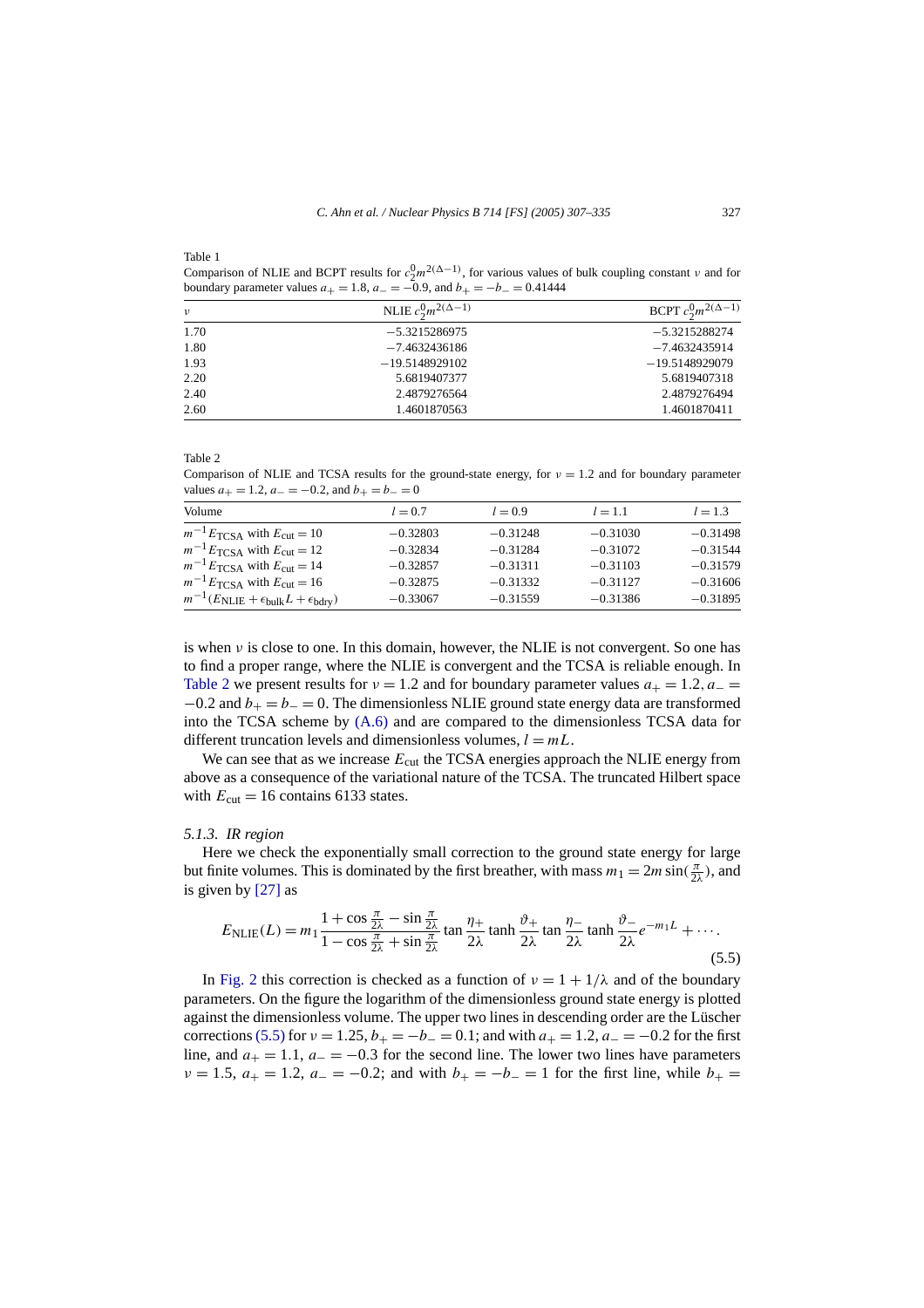<span id="page-21-0"></span>

Fig. 2. log*(m*−1*E)* vs. *l* for the ground state, with various values of the bulk and boundary parameters. See Section [5.1.3.](#page-20-0)

−*b*<sup>−</sup> = 0*.*1 for the second line. The various boxes are the data of the numerical solution of the NLIE. The agreement is really excellent.

# *5.2. Excited states*

NLIE results for states with 1 and 2 holes, whose UV limits are discussed in [Examples 2](#page-15-0) [and 3](#page-15-0) at the end of Section [4.1,](#page-14-0) are presented in [Figs. 3 and 4,](#page-22-0) respectively. Note that the values of  $\mathcal E$  in the IR limit are 1 and 2, respectively, in agreement with [\(5.3\).](#page-18-0) Moreover, the values of  $\mathcal E$  in the UV limit agree well with [\(5.2\)](#page-18-0) and with the analytical results for  $\Delta_n$ given by [\(2.29\),](#page-6-0) [\(4.20\).](#page-14-0)

In particular, for the 1-hole states [\(Fig. 3\)](#page-22-0), we consider integer values  $I^H = 1, 2, 3, 4$ ; we find that the corresponding hole rapidities  $\theta^H$  become infinite in the UV limit, and thus, all of these states have  $n = 0$ . The values of  $\mathcal E$  in the UV limit are spaced by 1 on account of the additional integer contribution to  $\Delta_n$  in [\(4.20\):](#page-14-0) as  $I^H = I^{\bar{H}\infty}$  increases by 1, so does  $\Delta_n$ . Similarly, for the 2-hole states [\(Fig. 4\)](#page-22-0), we consider integer values  $(I_1^H, I_2^H)$  =  $(1, 2), (1, 3), (1, 4), (2, 3)$ ; we find that both hole rapidities become infinite in the UV limit, and thus, the states have  $n = -1$ . As  $I_1^H + I_2^H$  increases by 1, so does the limiting UV value of  $\Delta_n$ . Hence, the lowest line is  $(I_1^H, I_2^H) = (1, 2)$ , the second-lowest line is  $(1, 3)$ , and the next two (almost degenerate) are *(*2*,* 3*)* and *(*1*,* 4*)*.

# **6. Conclusion**

Starting from the Bethe ansatz solution [\[16–18\]](#page-28-0) of the XXZ model with general boundary terms, we have derived a nonlinear integral equation for some bulk excited states of the sine-Gordon model on a finite interval with general integrable boundary interactions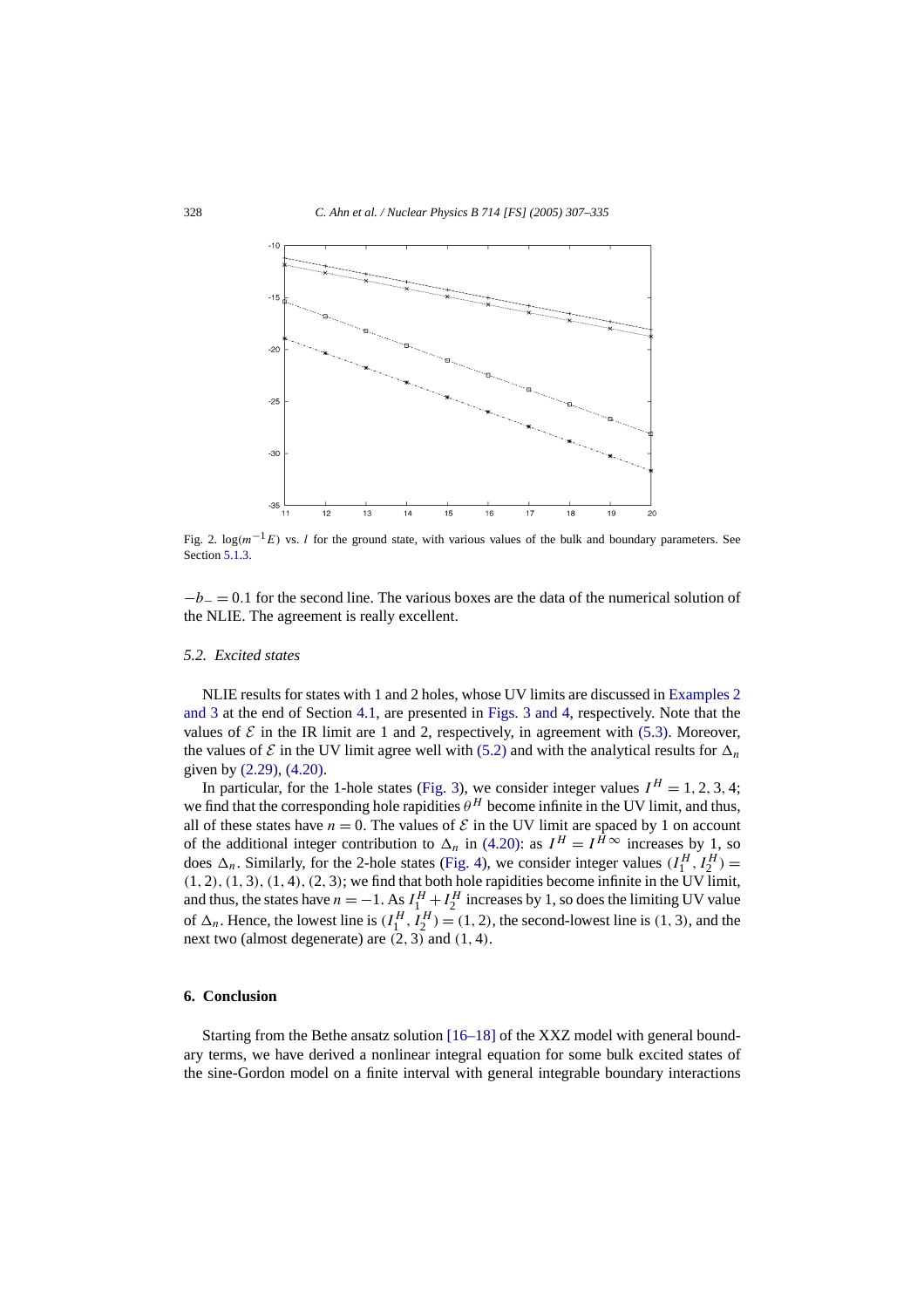<span id="page-22-0"></span>

Fig. 3. E vs. log *l* for 1-hole states with integer values  $I^H = 1, 2, 3, 4$ , and with parameter values  $\nu = 1.93$ ,  $a_+ = 1.8$ ,  $a_-=1.9$ , and  $b_+=-b_-=0.41444$ . See [Example 2](#page-15-0) in Sections [4.1 and 5.2.](#page-14-0)



Fig. 4.  $\mathcal E$  vs. log l for 2-hole states with integer values  $(I_1^H, I_2^H) = (1, 2), (1, 3), (1, 4), (2, 3)$ , and with parameter values  $v = 2.13$ ,  $a_{+} = 1.8$ ,  $a_{-} = -0.9$ , and  $b_{+} = -b_{-} = 0.50357$ . See [Example 3](#page-15-0) in Sections [4.1 and 5.2.](#page-14-0)

[\[10,11\],](#page-28-0) including boundary terms proportional to  $\partial_y\varphi$ . We have used this NLIE to compute numerically the dimensions of these states as a function of scale, and have checked the UV and IR limits analytically. We have also verified that the ground-state NLIE agrees well with boundary conformal perturbation theory (BCPT), boundary truncated conformal space approach (BTCSA) and the boundary Lüscher formula. An advantage of the latter approaches is that they are not restricted to values of the boundary parameters that obey the constraints [\(3.4\),](#page-9-0) [\(4.14\).](#page-13-0) The consistency of the results provides support for the proposed relations between the lattice and continuum boundary parameters.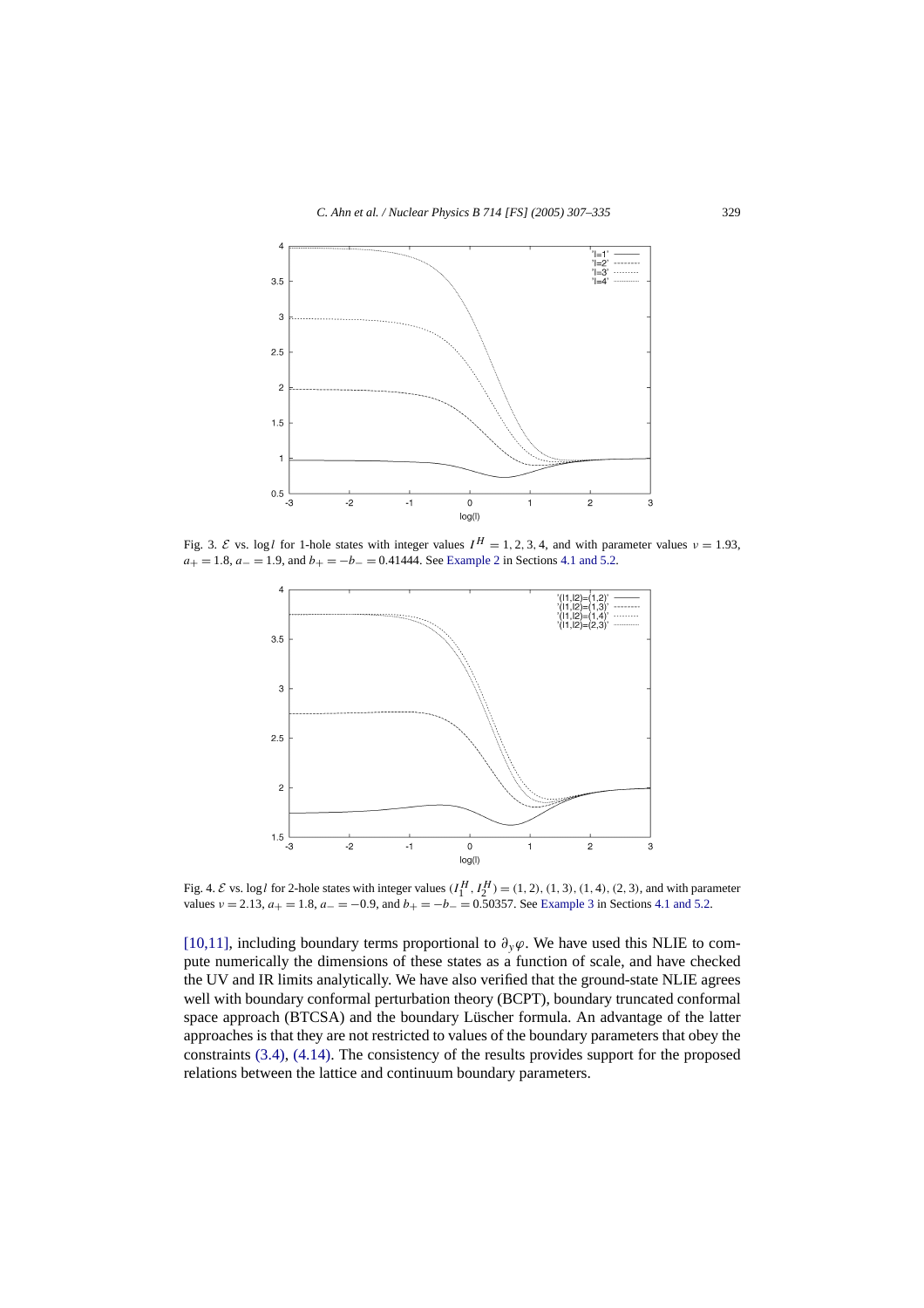<span id="page-23-0"></span>The result [\(2.29\)](#page-6-0) for the conformal dimensions of a free massless boson with Neumann boundary conditions and *∂yϕ* boundary terms, which is "dual" to the corresponding result for a massless boson with Dirichlet boundary conditions [\[28,29\],](#page-28-0) may have applications in other contexts, such as string theory.

There are many issues that remain to be addressed. Among these are the proper treatment of complex (bulk) and imaginary (boundary) sources in the NLIE. While the former problem is in principle understood [\[4,8\],](#page-27-0) the latter problem is still not well understood even in the simpler Dirichlet case [\[8,36\].](#page-28-0) Moreover, it would be interesting to extend the comparison of NLIE with BCPT and BTCSA also to excited states.

#### **Acknowledgements**

We are grateful to F. Ravanini for valuable discussions. This work was supported in part by the Korea Research Foundation 2002-070-C00025 (C.A.); by the EC network "EUCLID", contract number HPRN-CT-2002-00325, and Hungarian research funds OTKA D42209, T037674, T034299 and T043582 (Z.B., L.P. and G.T.); and by the National Science Foundation under Grants PHY-0098088 and PHY-0244261, and by a UM Provost Award (R.N.).

# **Appendix A. Boundary conformal perturbation theory and boundary truncated conformal space approach**

Boundary conformal perturbation theory (BCPT) and boundary truncated conformal space approach (BTCSA) [\[25,37\]](#page-28-0) can be applied if the theory is a relevant perturbation of a boundary conformal field theory:

$$
L = L_{\text{BCFT}} + L_{\text{pert}} = L_{\text{BCFT}} - \mu_{\text{bulk}} \int_{x_{-}}^{x_{+}} \Phi(x, t) \, dx - \mu_{-} \Psi_{-}(t) - \mu_{+} \Psi_{+}(t),
$$

where  $L_{\text{BCFT}}$  is the Lagrangian of the UV limiting boundary conformal field theory,  $\Phi(x, t)$  is a relevant bulk primary field of weights  $(h, \bar{h})$  and  $\Psi_{+}$  are relevant boundary fields living on the left/right boundaries of the strip with weights  $\Delta_{\pm}$ . For simplicity we will suppose that  $h = \bar{h} = \Delta_+ =:$   $\Delta$  and put  $x = 0, x_+ = L$ .<sup>14</sup>

## *A.1. Hamiltonian approach*

We are interested in the spectrum of the Hamiltonian:

$$
H(L) = H_{\text{BCFT}}(L) + \mu_{\text{bulk}} \int_{0}^{L} \Phi(x, t) dx + \mu_{-} \Psi_{-}(t) + \mu_{+} \Psi_{+}(t).
$$

<sup>&</sup>lt;sup>14</sup> We emphasize that Sections A.1 and A.2 are more general than the main body of the text, as they are valid for any perturbed boundary conformal field theory.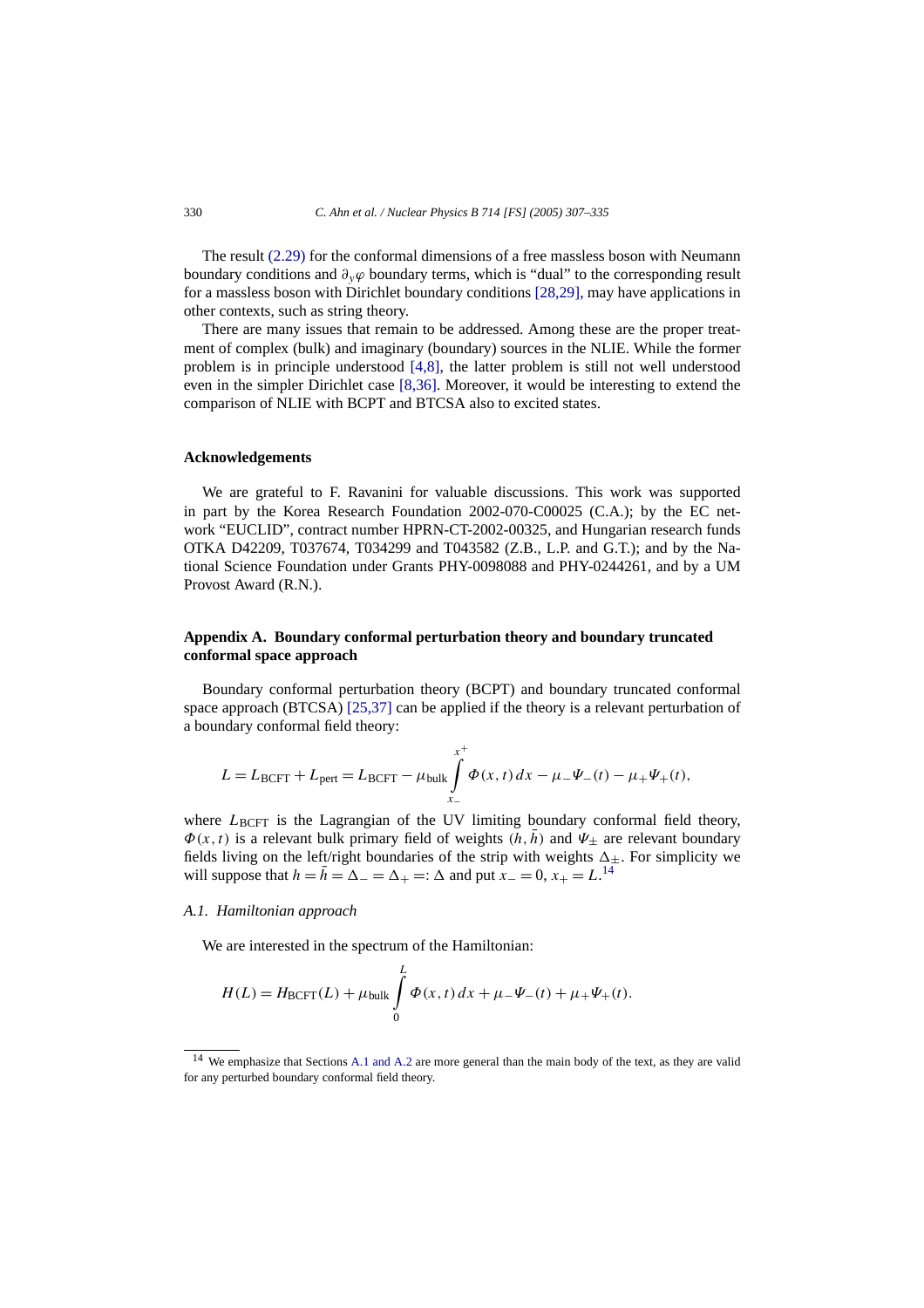<span id="page-24-0"></span>The volume dependence can be obtained by mapping the system to the upper half plane (UHP) via  $z = e^{i\frac{\pi}{L}(x+t)}$ , where  $t = -iy$  is the Euclidean time. The transformation rules of the primary fields are given by:

$$
\Phi(x,t) = \left(\frac{\pi^2}{L^2}z\bar{z}\right)^{\Delta}\Phi(z,\bar{z}); \qquad \Psi_{\pm}(t) = \left(\mp\frac{\pi}{L}z\right)^{\Delta}\Psi(z). \tag{A.1}
$$

Changing the integration variable to  $\theta = \frac{\pi}{L}x$  and taking the Hamiltonian at  $t = 0$ , we have:

$$
H(L) = \frac{\pi}{L} \left( L_0 - \frac{c}{24} \right) + \mu_{\text{bulk}} \left( \frac{\pi}{L} \right)^{2\Delta - 1} \int_{0}^{\pi} \Phi(e^{i\theta}, e^{-i\theta}) d\theta
$$

$$
+ \mu_{-} \left( \frac{\pi}{L} \right)^{\Delta} \Psi_{-}(1) + \mu_{+} \left( \frac{\pi}{L} \right)^{\Delta} \Psi_{+}(-1),
$$

where  $L_0$  is the spectrum of the boundary conformal field theory with central charge,  $c$ . The spectrum of  $H(L)$  can be calculated at least in two different ways: using perturbative (BCPT) and variational methods (BTCSA).

In the variational method we use, as input, the eigenvectors,  $|n\rangle$ , of the unperturbed (boundary conformal) Hamiltonian. For practical reasons we consider the eigenvectors having energy less then a given value,  $E_{\text{cut}}$ , and perform the calculation numerically. (Technically this means diagonalizing the truncated Hamiltonian.)

Standard perturbation theory gives rise to the following perturbative series for the energy level labeled with its unperturbed UV limiting vector  $|n\rangle$ ,

$$
E_n(L) = \frac{\pi}{L} \left( E_{|n\rangle} - \frac{c}{24} + \sum_{k=1}^{\infty} c_k^n (\mu_{\text{bulk}}, \mu_{\pm}, \Delta) \left( \frac{\pi}{L} \right)^{k(\Delta - 1)} \right), \tag{A.2}
$$

where  $E_{|n\rangle}$  denotes the conformal energy on the UHP. For the ground state the first few terms have the form

$$
E_0(L) = \frac{\pi}{L} \left( E_{|0\rangle} - \frac{c}{24} + c_1^0 (\mu_{\pm}, \Delta) \left( \frac{\pi}{L} \right)^{(\Delta - 1)} + c_2^0 (\mu_{\text{bulk}}, \mu_{\pm}, \Delta) \left( \frac{\pi}{L} \right)^{2(\Delta - 1)} + \cdots \right),
$$
\n(A.3)

where

$$
c_1^0(\mu_{\pm}, \Delta) = \langle 0 | (\mu_{-}\Psi_{-}(1) + \mu_{+}\Psi_{+}(-1)) | 0 \rangle \tag{A.4}
$$

and

$$
c_2^0(\mu_{\text{bulk}}, \mu_{\pm}, \Delta) = \mu_{\text{bulk}} \int_0^{\pi} \langle 0 | \Phi(e^{i\theta}, e^{-i\theta}) | 0 \rangle d\theta
$$
  
+ 
$$
\sum_{i,j=\{\pm\}} \mu_i \mu_j \sum_{n \in \mathcal{H}} \frac{\langle 0 | \Psi(i1) | n \rangle \langle n | \Psi(j1) | 0 \rangle}{E_{|0\rangle} - E_{|n\rangle}}.
$$
(A.5)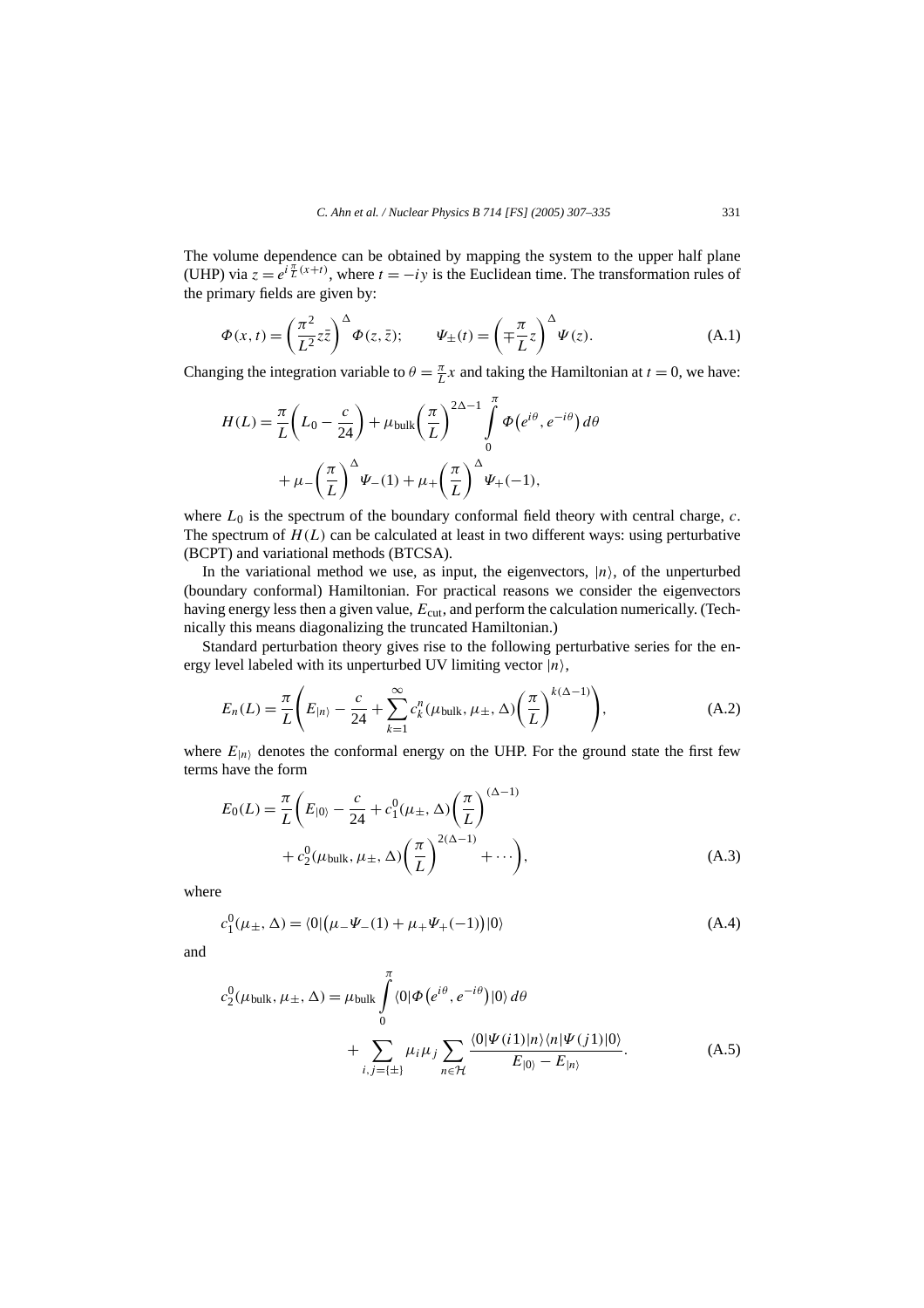The large volume behavior of the ground state energy is

$$
E_0(L) = \epsilon_{\text{bulk}} L + \epsilon_{\text{boundary}}^- + \epsilon_{\text{boundary}}^+ + O(e^{-mL}) \quad \text{as } L \to \infty.
$$

The ground state energy in the NLIE description, however, is normalized differently as  $E_0^{\text{NLE}}(L) = O(e^{-mL})$  when  $L \to \infty$ . The correspondence between the two schemes is

$$
E_0(L) = E_0^{\text{NLE}}(L) + \epsilon_{\text{bulk}}L + \epsilon_{\text{boundary}}^- + \epsilon_{\text{boundary}}^+.
$$
 (A.6)

# *A.2. Lagrangian approach*

The evaluation of the second order term in the Hamiltonian perturbation theory [\(A.5\)](#page-24-0) is cumbersome, since we have to sum up the various matrix elements. We can avoid this calculation by doing Lagrangian perturbation theory instead. We compactify the strip in the time-like direction on a circle of radius *R* and consider the large *R* limit of the cylinder partition function:

$$
Z(L, R) = \text{Tr}\left(e^{-R H(L)}\right) = e^{-R E_0(L)} + \cdots \quad \text{for } R \to \infty.
$$

Using the functional integral representation for the partition function with the action,  $S =$  $\int L(t) dt = S_{\text{BCFT}} + S_{\text{pert}},$ 

$$
Z(L, R) = \int d[\Phi, \Psi_{\pm}]e^{-S} = \int d[\Phi, \Psi_{\pm}]e^{-S_{\text{BCFT}}}e^{-S_{\text{pert}}}
$$

$$
= Z_{\text{BCFT}} \frac{\int d[\Phi, \Psi_{\pm}]e^{-S_{\text{BCFT}}}e^{-S_{\text{pert}}}}{Z_{\text{BCFT}}} = Z_{\text{BCFT}} \langle e^{-S_{\text{pert}}} \rangle
$$

$$
= Z_{\text{BCFT}} \left\langle \sum_{n=0}^{\infty} \frac{(-S_{\text{pert}})^n}{n!} \right\rangle.
$$

We can obtain the first few perturbative corrections to the ground state energy as

$$
-\frac{1}{R} \lim_{R \to \infty} \log(Z(L, R))
$$
  
=  $E_0(L) = E_0^{\text{BCFT}}(L) + \sum_{i=\pm} \mu_i \langle 0 | \Psi_i(0) | 0 \rangle + \mu_{\text{bulk}} \int_0^L \langle 0 | \Phi(x, 0) | 0 \rangle dx$   

$$
-\frac{1}{2} \sum_{i,j=(\pm)} \mu_i \mu_j \int_{-\infty}^{\infty} \langle 0 | \Psi_i(0) \Psi_j(t) | 0 \rangle dt + \cdots,
$$

where the correlators are the connected BCFT correlators. By transforming the various expressions onto the upper half plane we obtain:

<span id="page-25-0"></span>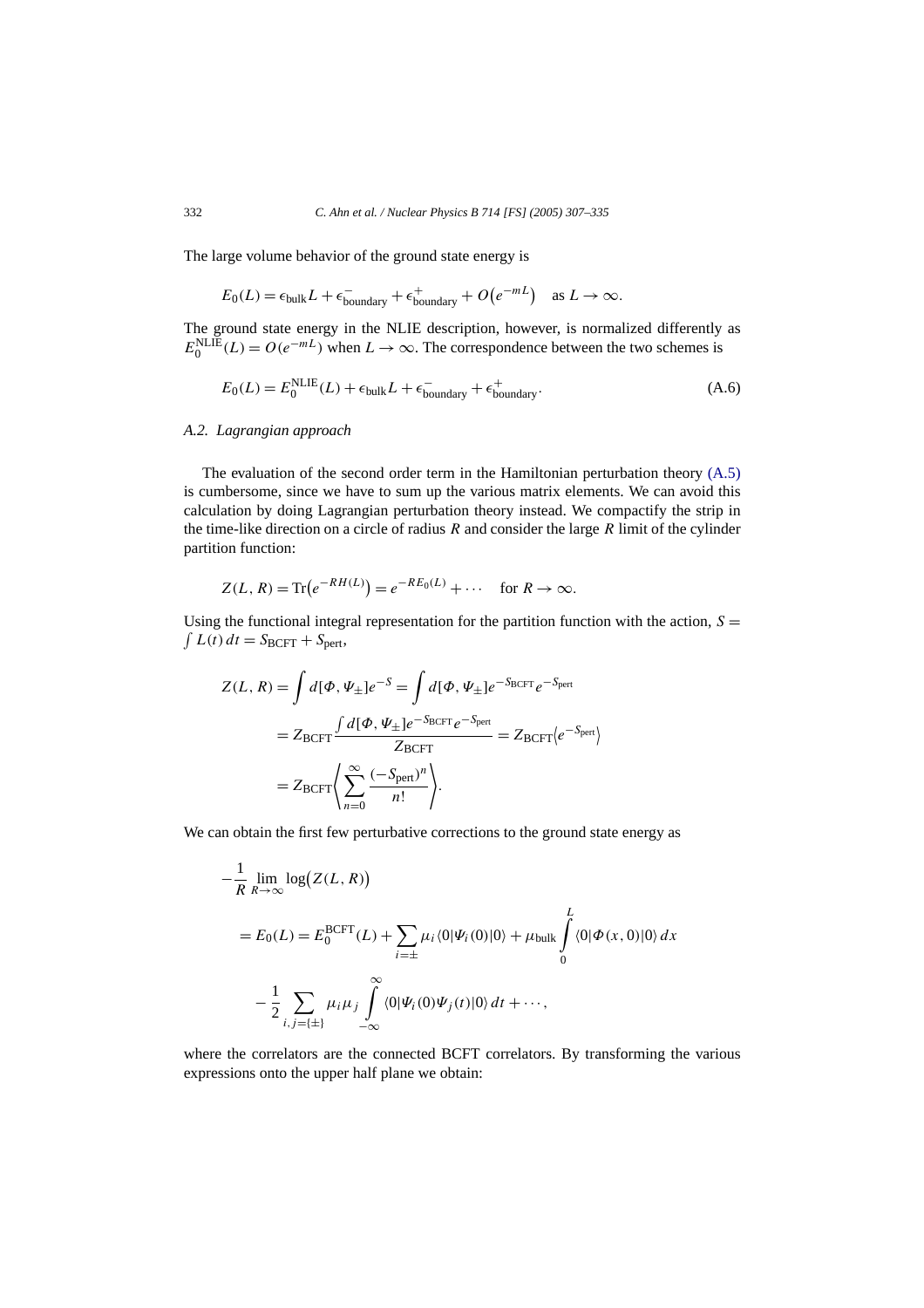<span id="page-26-0"></span>
$$
E_0(L) = E_0^{\text{BCFT}}(L) + \sum_i \mu_i \left(\frac{\pi}{L}\right)^{\Delta} \langle 0 | \Psi_i(0) | 0 \rangle
$$
  
+ 
$$
\left(\frac{\pi}{L}\right)^{2\Delta - 1} \left[ \mu_{\text{bulk}} \int_0^{\pi} \langle 0 | \Phi(e^{i\theta}, e^{-i\theta}) | 0 \rangle d\theta
$$
  
- 
$$
\frac{1}{2} \sum_{i,j} \mu_i \mu_j \int_0^{\infty} du \, u^{\Delta - 1} \langle 0 | \Psi_i(i1) \Psi_j(ju) | 0 \rangle \right] - \cdots,
$$
 (A.7)

where  $z = u + iv = re^{i\theta}$ . Comparing the result with equations [\(A.3\)–\(A.5\)](#page-24-0) we can establish the correspondence with the Hamiltonian perturbation theory. Clearly the second order term in [\(A.5\)](#page-24-0) is summed up. One can compare this term directly by inserting the resolution of the identity  $1 = \sum_{n} |n\rangle\langle n|$  and using the conformal transformation property of the fields.

In any BCFT, using the  $sl_2$  invariance of the vacuum,  $|0\rangle$ , the bulk one point function on the UHP can be put to the form

$$
\langle 0|\Phi\left(e^{i\theta}, e^{-i\theta}\right)|0\rangle = \frac{c_{\text{bulk}}}{\sin(\theta)^{2\Delta}},\tag{A.8}
$$

while the boundary two point function can be brought to the form

$$
\langle 0|\Psi_i(i1)\Psi_j(ju)|0\rangle = \frac{c_{ij}}{|1 - (i1) \cdot (ju)|^{2\Delta}},\tag{A.9}
$$

where the radial ordering is taken into account. The relevant integrals can be written in terms of the beta function  $B(x, y)$ , both for the bulk and for  $i = j$  and for  $i \neq j$  as

$$
\int_{0}^{1} du \, u^{x-1} (1-u)^{y-1} = \int_{0}^{\infty} du \, u^{x-1} (1+u)^{-x-y} = B(x, y) = \frac{\Gamma(x) \Gamma(y)}{\Gamma(x+y)}.
$$

The first integral converges only for  $y > 0$  thus  $0 < \Delta < \frac{1}{2}$  is needed. Collecting all terms, the  $c_2^0$  coefficient is

$$
c_2^0(\mu_{\text{bulk}}, \mu_{\pm}, \Delta)
$$
  
=  $\mu_{\text{bulk}}c_{\text{bulk}} \frac{\Gamma(\frac{1}{2} - \Delta)\Gamma(\frac{1}{2})}{\Gamma(1 - \Delta)}$   

$$
-(\mu_+^2 c_{++} + \mu_-^2 c_{--}) \frac{\Gamma(\Delta)\Gamma(1 - 2\Delta)}{\Gamma(1 - \Delta)} - \mu_- \mu_+ c_{+-} \frac{\Gamma^2(\Delta)}{\Gamma(2\Delta)},
$$
(A.10)

where only the coefficients  $c_{\text{bulk}}$ ,  $c_{ij}$  are model dependent.

# *A.3. Boundary sine-Gordon theory*

In the sine-Gordon theory the UV limiting BCFT is described by  $(2.13)$ , the bulk perturbation is given by

$$
\Phi(x,t) = \frac{1}{2} (V_{\beta}(x,t) + V_{-\beta}(x,t)), \qquad V_{\beta}(z,\bar{z}) = n(z,\bar{z}) : e^{i\beta \varphi(z,\bar{z})};
$$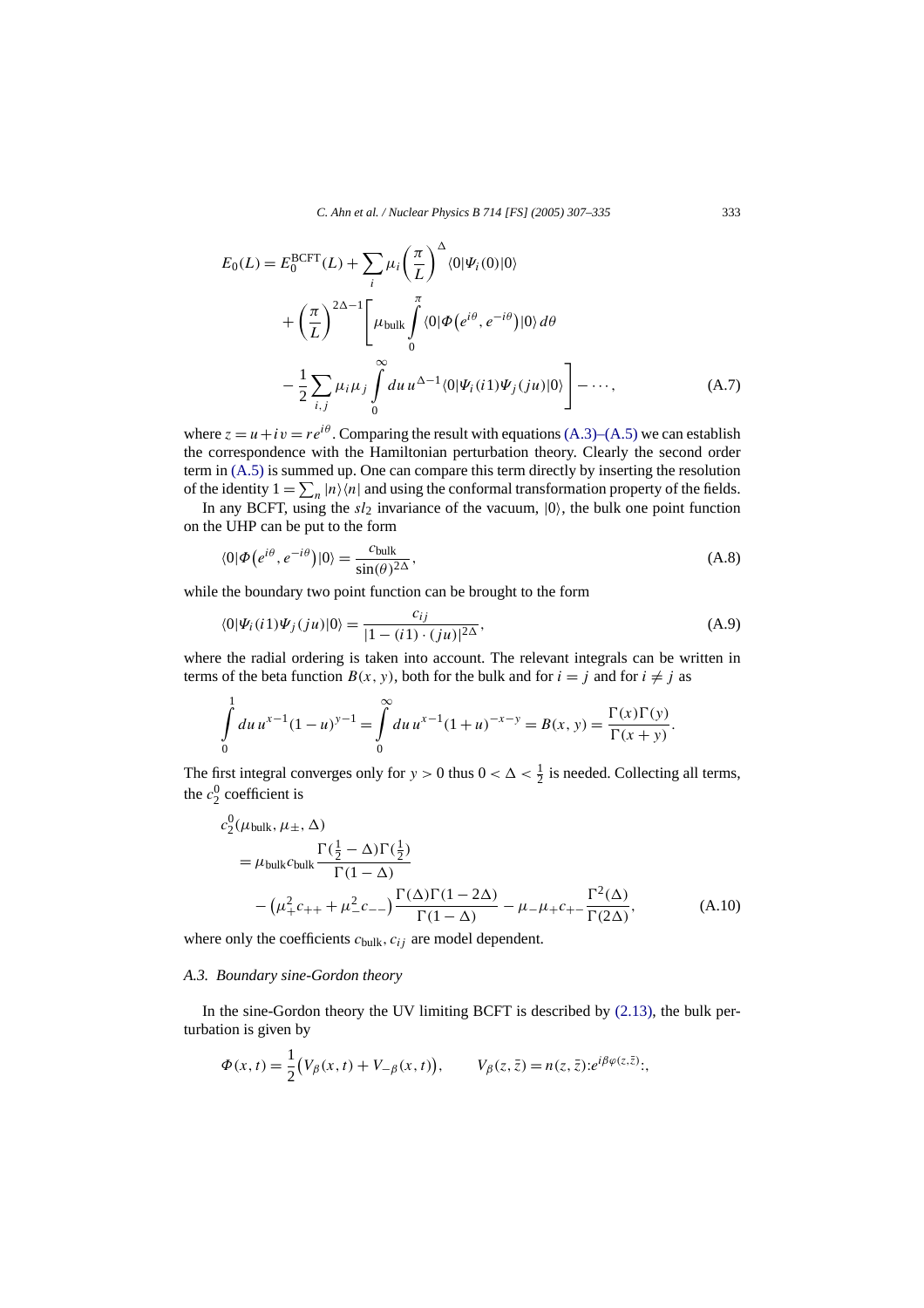<span id="page-27-0"></span>while the boundary by

$$
\Psi_{\pm}(t) = \frac{1}{2} \big( e^{-i \frac{\beta \varphi_0^{\pm}}{2}} U_{\frac{\beta}{2}}(t) + e^{i \frac{\beta \varphi_0^{\pm}}{2}} U_{-\frac{\beta}{2}}(t) \big), \quad U_{\frac{\beta}{2}}(u) = : e^{i \frac{\beta}{2} \varphi(u,u)}:
$$

and  $\Delta = \frac{\beta^2}{8\pi}$ , see [\[37\]](#page-28-0) for the details. Since the bulk,  $V_\beta(z, \bar{z})$ , and boundary,  $U_{\frac{\beta}{2}}(u)$ , vertex operators change the eigenvalue of  $\pi_0$  by  $\beta$  and  $\frac{\beta}{2}$ , respectively, only even *c* coefficients are nonzero in the expansion [\(A.2\).](#page-24-0) Moreover, the vacuum expectation value of  $\Phi$  is also zero [\(A.8\),](#page-26-0) thus the leading perturbative contribution comes from the boundary two point function part of [\(A.7\).](#page-26-0) In the boundary sine-Gordon theory with nonzero  $\kappa := \kappa_+ - \kappa_$ the *vacuum is not sl*2-*invariant* and thus [\(A.9\)](#page-26-0) has to be modified. In general for a theory with a non-*sl*2-invariant vacuum one has to compute the four point functions, instead of the two point function, and extract the relevant matrix element from them. Alternatively, in our case, one can also use the mode expansion of the field [\(2.16\)](#page-4-0) together with the commutation relations [\(2.18\)](#page-4-0) to obtain:

$$
\langle 0|U_{\pm\frac{\beta}{2}}(i1)U_{\mp\frac{\beta}{2}}(ju)|0\rangle = \frac{|u|^{\mp\frac{4\kappa\Delta}{\beta}}}{|1 - (i1) \cdot (ju)|^{2\Delta}}.
$$

This modifies [\(A.10\)](#page-26-0) and gives the leading corrections:

$$
c_2^0(\mu_{\pm}, \Delta, \kappa)
$$
  
=  $-\frac{1}{2} \bigg[ (\mu_+^2 + \mu_-^2) \frac{\Gamma(1 - 2\Delta)}{2} \bigg( \frac{\Gamma(\Delta + \frac{4\kappa \Delta}{\beta})}{\Gamma(1 + \frac{4\kappa \Delta}{\beta} - \Delta)} + \frac{\Gamma(\Delta - \frac{4\kappa \Delta}{\beta})}{\Gamma(1 - \frac{4\kappa \Delta}{\beta} - \Delta)} \bigg)$   
+  $\mu_- \mu_+ \cos \frac{\beta}{2} (\varphi_0^+ - \varphi_0^-) \frac{\Gamma(\Delta + \frac{4\kappa \Delta}{\beta}) \Gamma(\Delta - \frac{4\kappa \Delta}{\beta})}{\Gamma(2\Delta)} \bigg].$  (A.11)

Although the derivation of this formula assumes that  $0 < \Delta < 1/2$ , the final result is analytic in  $\Delta$  (with possible poles). Therefore it has an analytic continuation for  $\Delta > 1/2$ , which, since the NLIE is also analytic in  $\Delta$ , must coincide with the NLIE result. This is confirmed by experience with the NLIE for bulk sine-Gordon and bulk supersymmetric sine-Gordon models. Using the UV–IR relation [\(2.44\),](#page-8-0) [\(2.45\)](#page-8-0) and the mass-gap formula (cf. [\[38\]\)](#page-28-0)

$$
\mu_{\text{bulk}} = m^{2-2\Delta} \frac{2\Gamma(\Delta)}{\pi \Gamma(1-\Delta)} \left(\frac{\sqrt{\pi} \Gamma(\frac{1}{2(1-\Delta)})}{2\Gamma(\frac{\Delta}{2(1-\Delta)})}\right)^{2-2\Delta},\tag{A.12}
$$

where *m* is the soliton mass,  $c_2^0(\mu_\pm, \Delta, \kappa)$  can be rewritten in terms of the IR parameters.

## **References**

- [1] A. Klümper, M.T. Batchelor, P.A. Pearce, J. Phys. A 24 (1991) 3111.
- [2] C. Destri, H.J. de Vega, Phys. Rev. Lett. 69 (1992) 2313.
- [3] D. Fioravanti, A. Mariottini, E. Quattrini, F. Ravanini, Phys. Lett. B 390 (1997) 243.
- [4] C. Destri, H.J. de Vega, Nucl. Phys. B 504 (1997) 621.